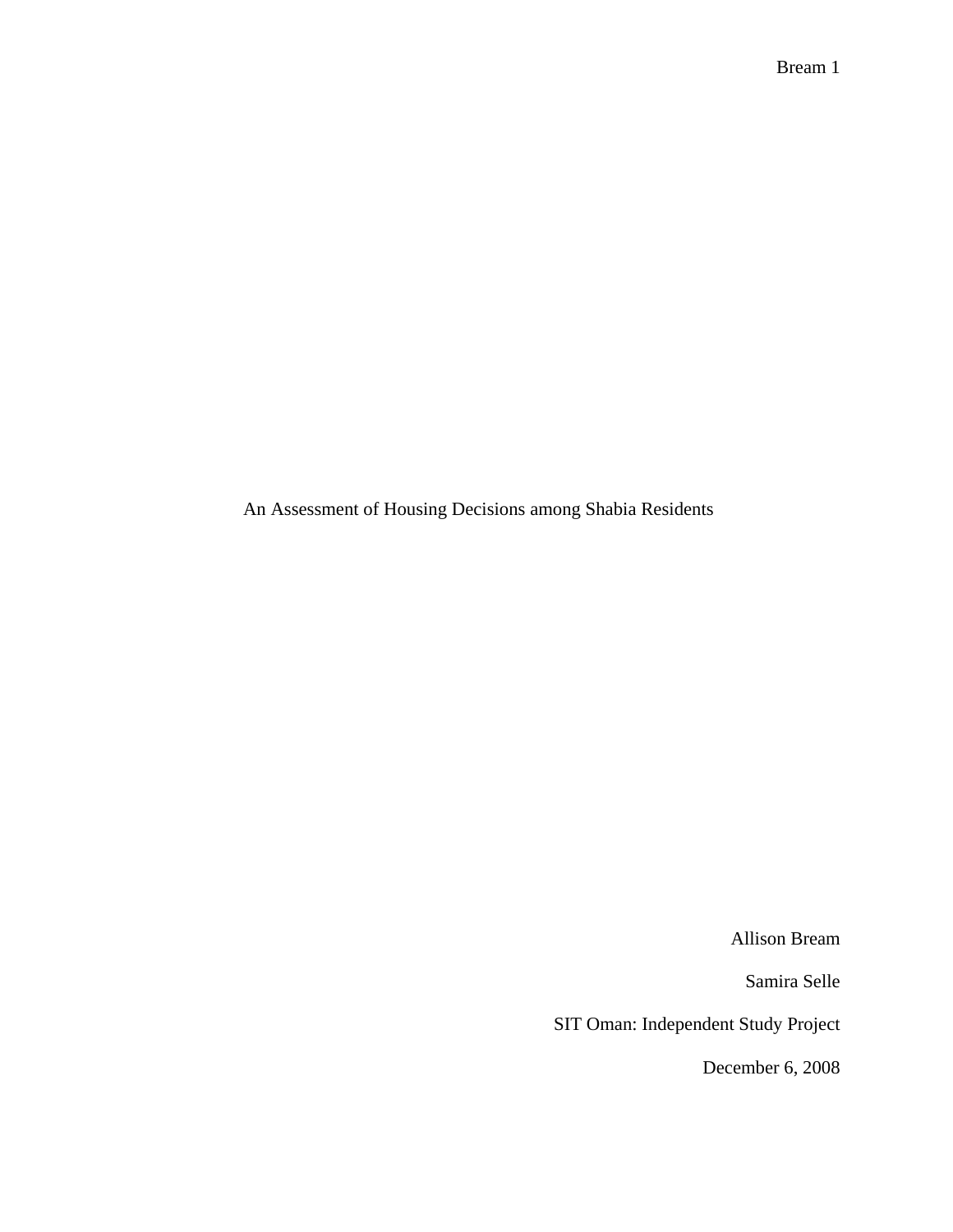## Acknowledgments

 This research would not have been possible without the support of innumerable Omanis, especially my host family in the Shabia Al-Khoud. My host mother was an ever-willing research assistant, accompanying me on all interviews and welcoming me into her home. Amal Al-Battashi was a patient translator and consistently willing to go beyond what was expected in order to see my research come to fruition. Sultan Al-Farsi and Samira Selle facilitated my introduction into the Shabia, aided in translation, and offered tireless counsel and much-needed humor. Finally, to all of the families in the Shabia Al-Khoud: thank you for your hospitality and understanding. You have defined my time in Oman.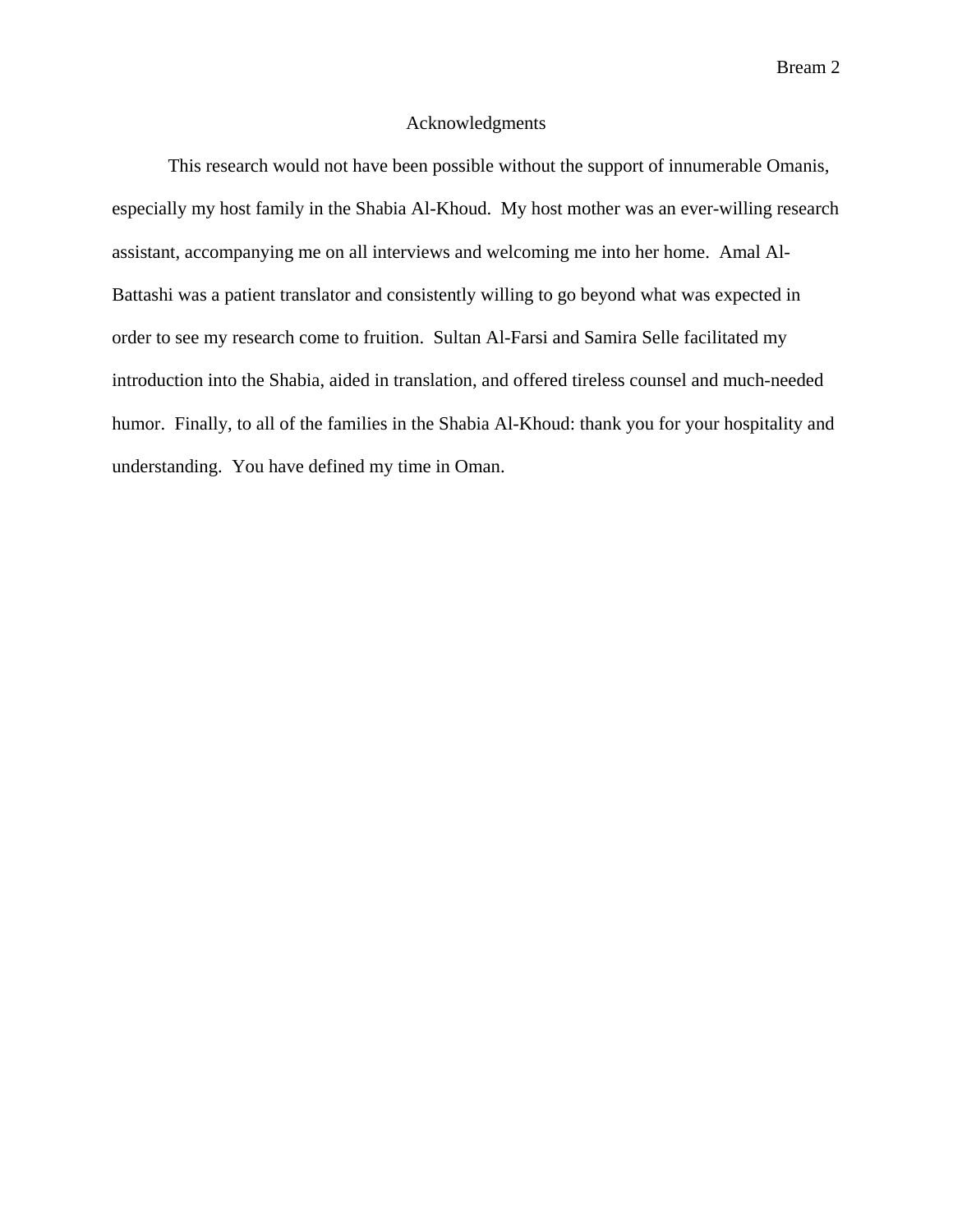### Introduction

 Mention the term "shabia," or "social housing," to any Omani, and a handful of associations come to mind: poverty, violence, lack of education. Social housing is a concept burdened with assumptions, assumptions that often reflect poorly upon its residents. Using the Asset-Based Community Development framework, this paper seeks to dispel notions regarding the Shabia by endeavoring to understand how its residents perceive their community and how this affects their housing decisions. What about the Shabia encourages residents to come, and remain, there? Why would they consider leaving? How have they addressed the challenges associated with living in social housing?

 This research will contribute to the body of knowledge informing Oman's housing policy and initiatives for low-income citizens, offering insight as to how government regulations can be altered in order to utilize community assets while addressing residents' grievances. Additionally, the research will dispel misconceptions regarding social housing and its residents, offering new perspectives on how the government – and the nation as a whole – can accommodate lowincome residents in ways that are sensitive to their true situation, not their perceived experience. *Terminology* 

 For the purposes of this research, "social housing" refers to dwellings built by the Omani government and intended for low-income citizens. Omanis refer to these social housing projects as "the Shabia." Both "shabia" and "social housing" have been employed interchangeably. "Home," "unit," and "house" have been used intentionally, with "unit" used more often to describe dwellings in the technical sense (as in policies), "home" usually employed to represent dwellings conceptually or as possessions, and "house" used to express dwellings in the physical sense. "Community" refers specifically to the Shabia Al-Khoud, the specific social housing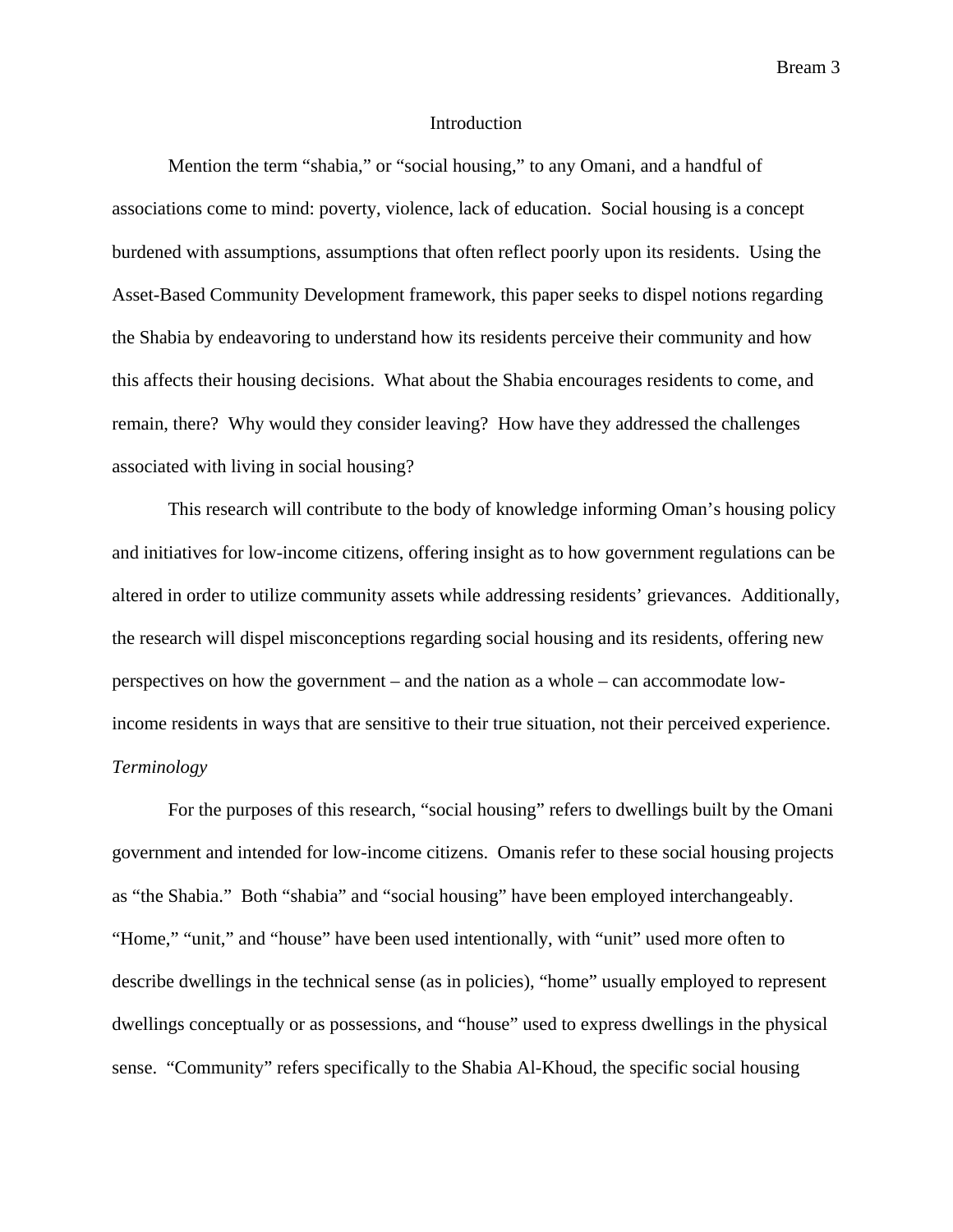complex studied (see Methodology for more details). The community is composed of households connected by their physical proximity and shared objectives, including providing a safe home for their children, creating a network of neighbors, etc. Community members do not necessarily know each other or interact formally; however, they may engage in social interactions. "Neighborhood" and "community" have been used interchangeably.

 It is necessary to place the community's component households within the broader context of the Omani family. Families must first be understood on the organizational level in order to provide a foundation upon which the household can be studied.

 In referencing the family and household, this study will draw upon the terminology established by Stevenson, with slight variations necessitated by the nature of the research (Stevenson "Family and Household: Variation and Definition"). "Family" will consist of three levels of diminishing membership (see Figure 1). The most basic unit of the family is the "nuclear family," or "usra" in Arabic, and includes a mother, father, and their children. A group of nuclear families residing in the same dwelling constitutes a "household," or "bayt" in Arabic. The extended family includes the primary household as well as any remaining nuclear families or individuals related through blood or marriage living outside of the home.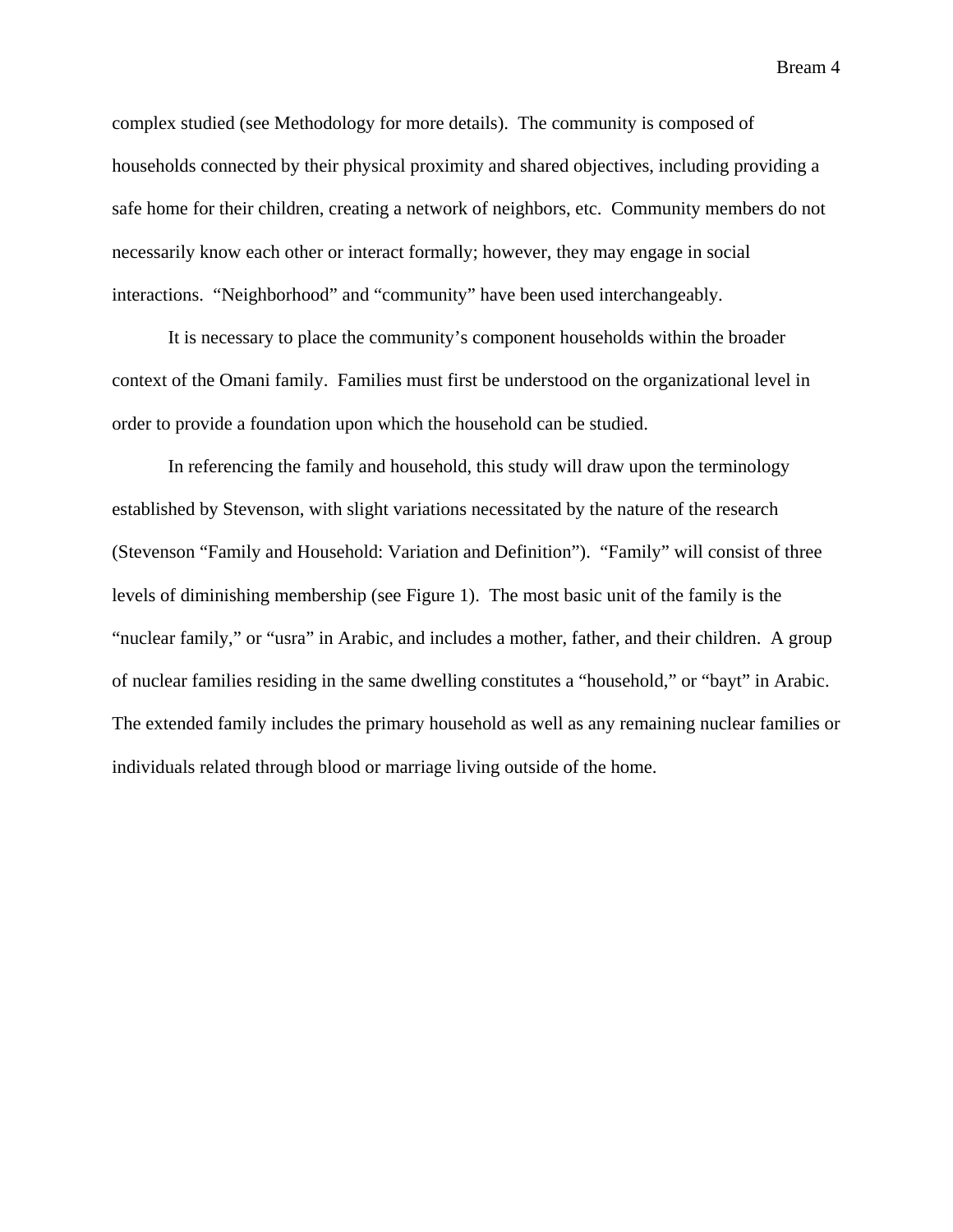

A hypothetical example will help to demonstrate these relationships. Ahmed and Asma have four children, Fatma, Abdullah, Shya, and Sultan. Fatma and Abdullah are married and have children of their own. Abdullah and his nuclear family live with his parents. Shya is unmarried and lives at home. Sultan is unmarried and works in Dubai. Thus, Fatma's nuclear family and Abdullah's nuclear family constitute two overlapping nuclear families. Ahmed's household includes Ahmed, Asma, Shya, and Abdullah's nuclear family. The extended family includes all of Ahmed and Asma's children and grandchildren, as well as more distant relatives, such as Ahmed's siblings, Fatma's in-laws, etc.

As Stevenson indicates, these distinctions are necessary for research purposes although they may not be deemed necessary by the community being studied ("Family and Household: Variation and Definition"). Survey instruments and interview protocols have been sensitive to the cultural differences in the definition of "family" and employed the same terminology established herein. Generally, it should be assumed that the nuclear family supersedes the extended family in references to "family" in data presented in this research.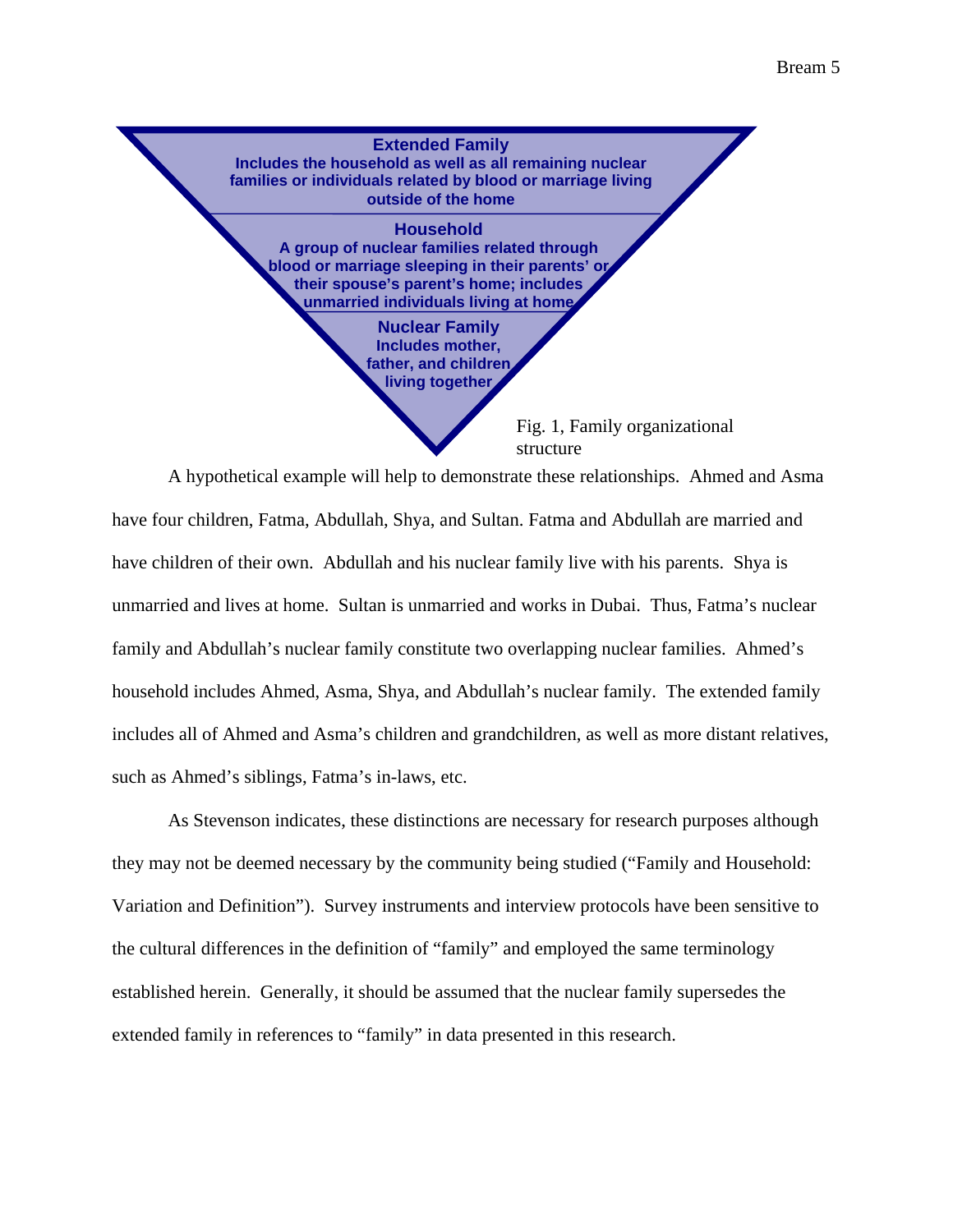## *Social Services in Oman*

 The Omani government, as well as various charitable organizations, has created social safety nets for low-income citizens. Poverty combat and housing assistance programs are in place, as well as a social care program for special groups, such as the physically challenged (Oman: Human Development Report 2003 85). Oman's Social Security Law "contains provisions for individuals on benefits, including widows, orphans, those unable to work, divorced women, the nuclear families of prisoners and other categories who have no visible means of support." In 2005, this program granted 48,869 households a total of RO 27,228,338 (Oman: 2006-2007 149).

 Two major charities in Oman, the Omani Charitable Organization and Omani Women's Society, augment government programs. Omani Charitable Organization directly addresses housing needs with its "accommodation aids." Between 1999 and 2002, the organization constructed 210 rooms for "the nomads inhabiting in remote areas." After receiving a sizable corporate donation in 2002, the project expanded to include "complete lodging units" with two or three rooms, utilities, and a patio. Beneficiaries are primarily households receiving social insurance or on the waiting list for social insurance ("Achievements"). The Omani Women's Society and its volunteers have established literacy programs, organized summer and children's clubs, built nurseries and kindergartens, and conducted dressmaking classes, pursuits benefitting local women and their children (Fakhro 411).

 Social housing is one facet of Oman's growing social services. Social housing units are designed to be region-specific; houses in Muscat are different from those in Sur. The units are paid for in installments of RO 25 per month, with exemptions granted to beneficiaries who are injured or unable to work or who have regularly paid 75% of the installments and can justify an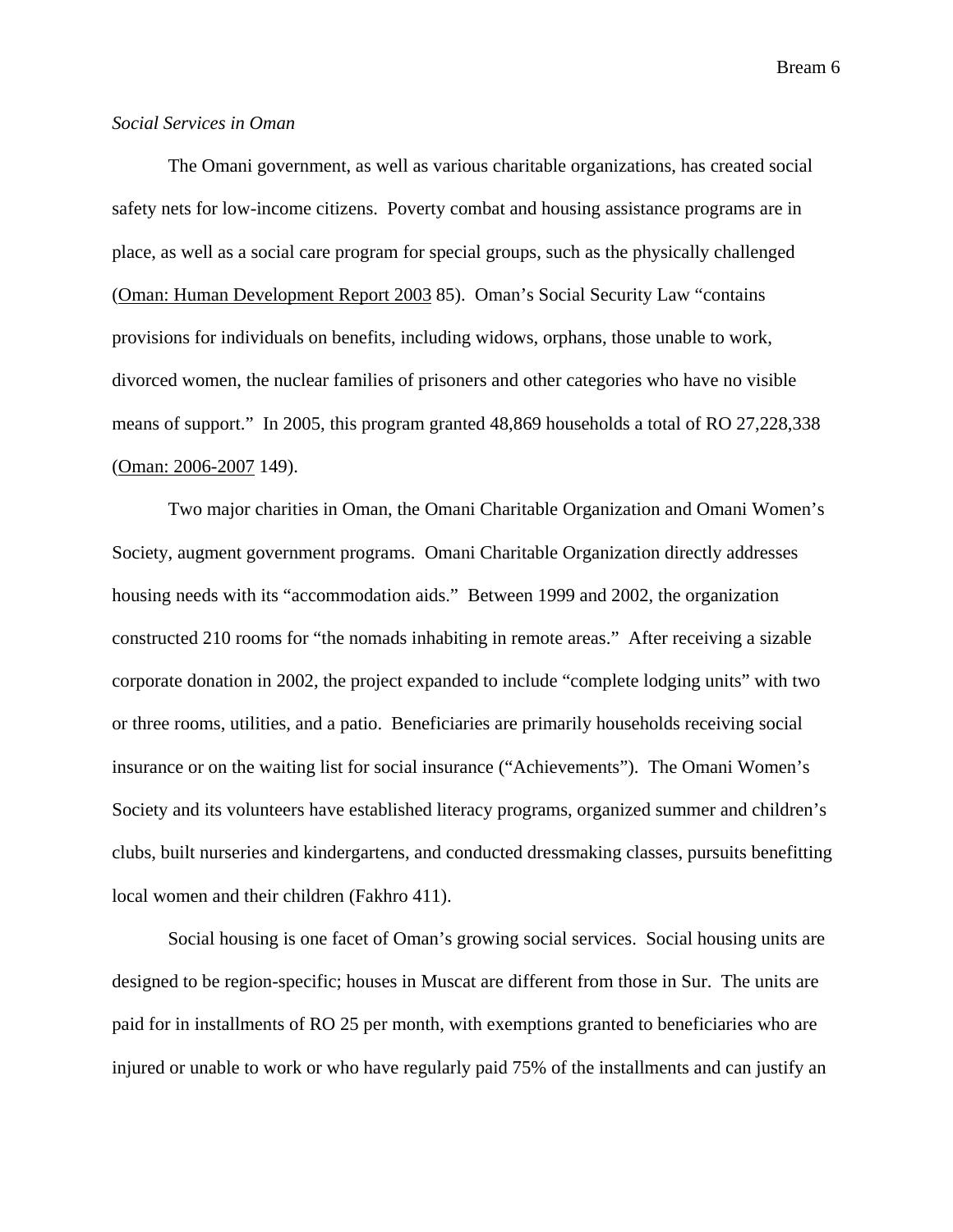exception. If the beneficiary deceases and his or her successors are minors who cannot earn an income, the installments will also be waived (Oman: Human Development Report 2003 90).

 The concept of social housing in Oman first emerged in 1970 (Al-Saqlawi 23), although it was not until 1977 that an ample housing solution for low-income Omanis was established. The Ministry of Social Affairs and Labor, which was responsible for social housing at the time, had funded pilot projects in Muscat, Sur, and Nizwa in 1974, but the efforts were not part of a comprehensive national housing policy. Finally, in 1977, Royal Decree No. 35/77 – also known as the 1977 Social Housing Act – was put forth. The Act defined eligibility, house type, cost, application requirements, and a distribution system, authorizing the government to build and distribute social housing units among eligible Omanis (Al-Saqlawi 61).

 Under the 1977 Social Housing Act, every Omani citizen between twenty one and sixty years of age whose income did not exceed RO 1200 was eligible to benefit from social housing units. The applicant could not "enjoy any housing scheme from any housing institution" and was required to disown any other house or residential land. The applicant agreed to repay the cost of the housing unit within a period determined by the government, with a maximum repayment period of twenty years. During this period, the applicant could not sell, rent, or modify the house; however, he or she was responsible for its maintenance. When the cost of the unit was repaid, the house would be re-registered in the applicant's name. The Ministry of Housing could withdraw the house if these conditions were not met (Al-Saqlawi 62).

 Royal Decrees Nos. 27/88 and 92/88 altered the 1977 Social Housing Act slightly, reducing the eligible age range to twenty one to fifty and increasing the maximum income to RO 3000. The repayment period changed from a maximum of twenty years to an open-ended period at the discretion of the Ministry of Housing (Al-Saqlawi 62).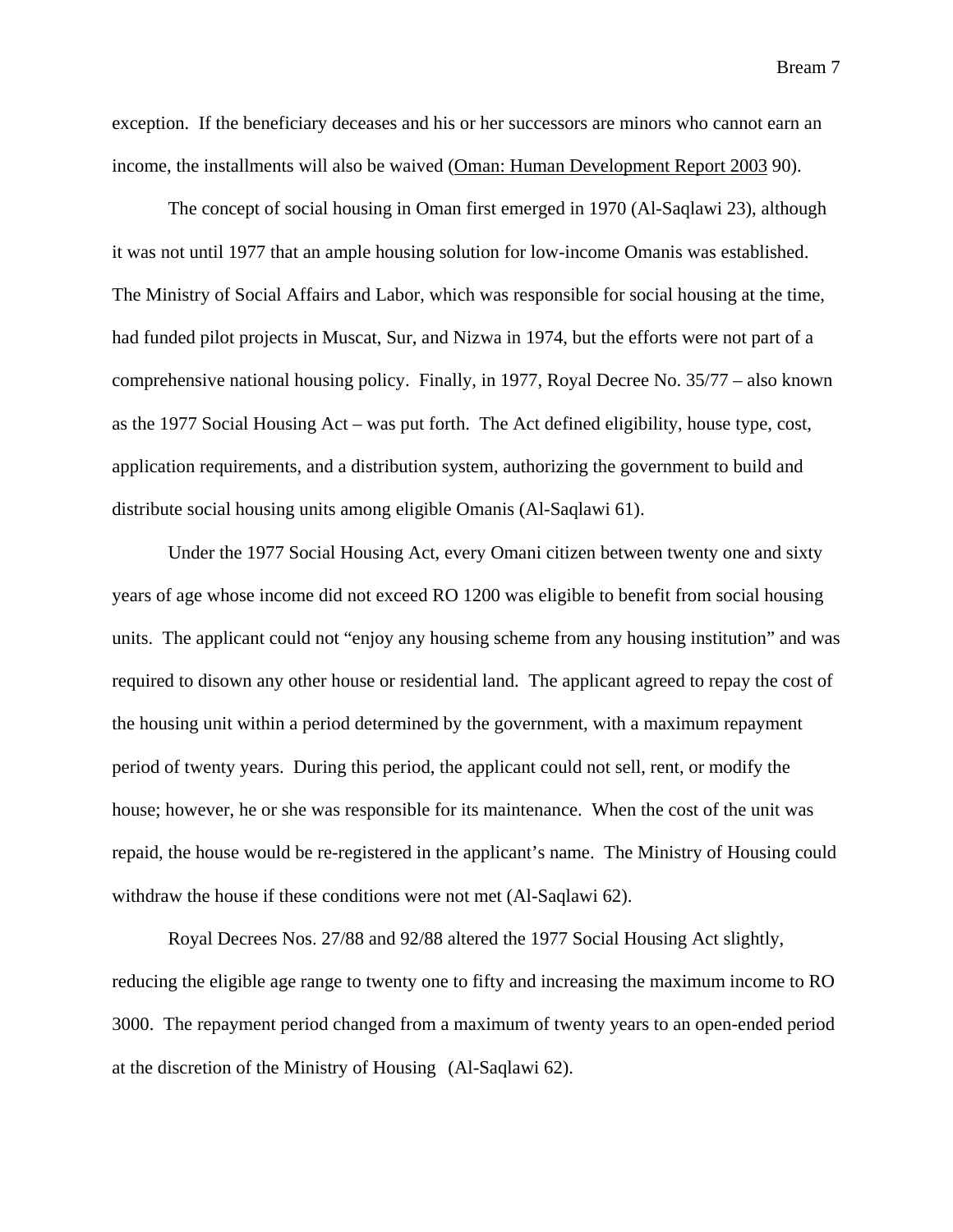Under these various housing schemes, the government constructed 7754 social housing units for low-income Omanis between 1970 and 1991, an annual average of 369 units. The majority of these efforts occurred under Sultan Qaboos' First through Third Five-Year Plans, which included goals for the construction of social housing units. The First Five-Year Plan (1976-1980), promised to build 2244 units (Al-Saqlawi 23). Oman exceeded its goal, completing 3167 units, an annual average of 633, at a cost of RO 67,940,417. Numbers dwindled, however, and by the Third Five-Year Plan (1986-1990), only 1575 units were erected during the term (Al-Saqlawi 25). Between 1970 and 1989, the majority of these units, 43.9%, were built in Muscat (Al-Saqlawi 26).

. Social housing in Oman essentially ceased to exist as it originally had by 1991. The Fourth Five-Year Plan (1991-1996) put an end to government-constructed units. Instead, it provided for loans to be given to Omanis for building houses themselves (Al-Saqlawi 25). The new scheme increased public participation in housing design, but Omanis' increased involvement came at a high cost. Land was not always available, resulting in decreased housing production and a decreased number of eligible applicants receiving the benefits of the housing loan scheme. Further, additional costs, including utilities and building insurance, were paid for by the applicant, limiting applicants' ability to build a house with the allocated loan (Al-Saqlawi 63). The eligible income range was also limited to between RO 130 and 150 per month, or RO 1560 to 1800 annually (Al-Saqlawi 64).

 Although the Omani government was no longer responsible for building houses for lowincome citizens, the nation's spending on housing actually increased during the period following the declaration put forth in the Fourth Five-Year Plan. Between 1991 and 1995, 8.42% of Oman's expenditures were devoted to housing, up from 4.19% in the period from 1986 to 1990.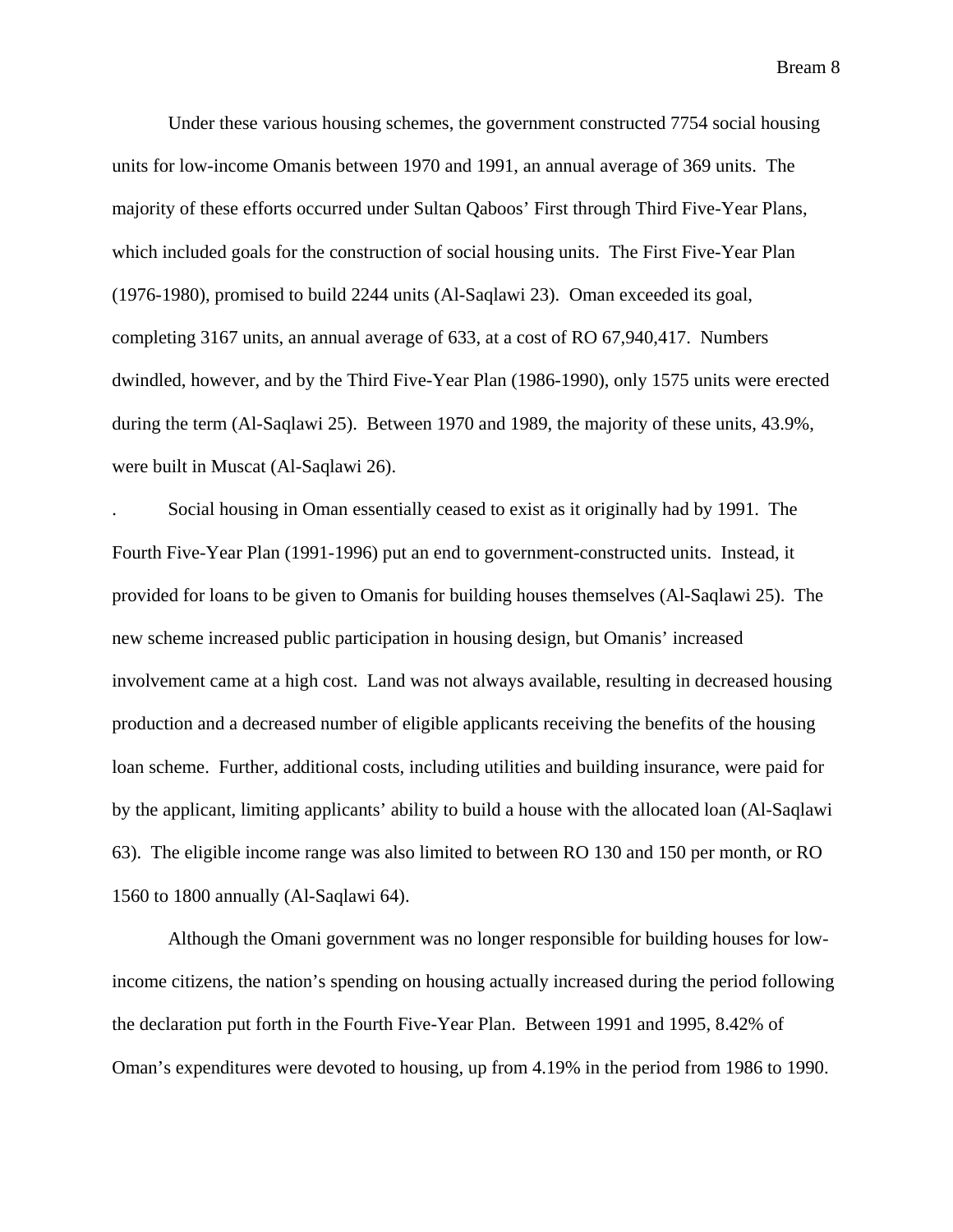National expenditure was, further, significantly higher than that in neighboring countries (see Figure 2) (Islam 104).



Fig. 2 Percent of Expenditures Allocated for Housing in Select Gulf Countries (1986-1995), adapted from table from Islam, Muhammad Q. "Fiscal Policy and Social Welfare in Selected MENA Countries." Earnings Inequality, Unemployment, and Poverty in the Middle East and North Africa. Eds. Wassim Shahin and Ghassan Dibeh. Westport, CT: Greenwood Press, 2000. 95-110.

Although the 1991 policy attempted to give loans in lieu of social housing units, the

Ministry of Housing, Electricity, and Water has since chosen to augment social housing with both housing benefits and housing loans programs. Under the housing benefits program, the government offers RO 10,000 grants to households with a monthly income below RO 129 in need of housing or renovations to their current home, as well as individuals on social assistance who are not benefitting from another government housing program. Four hundred sixty households received grants totaling RO 4,751,000 from this initiative in 2005 (Oman: 2006-2007 265). In 2006, a total of RO 1,129,000 was distributed to ninety one households; that November, Sultan Qaboos authorized the construction of 1000 units for Omanis eligible for the housing benefits program as well ("Environment and Services, Part 2" 203).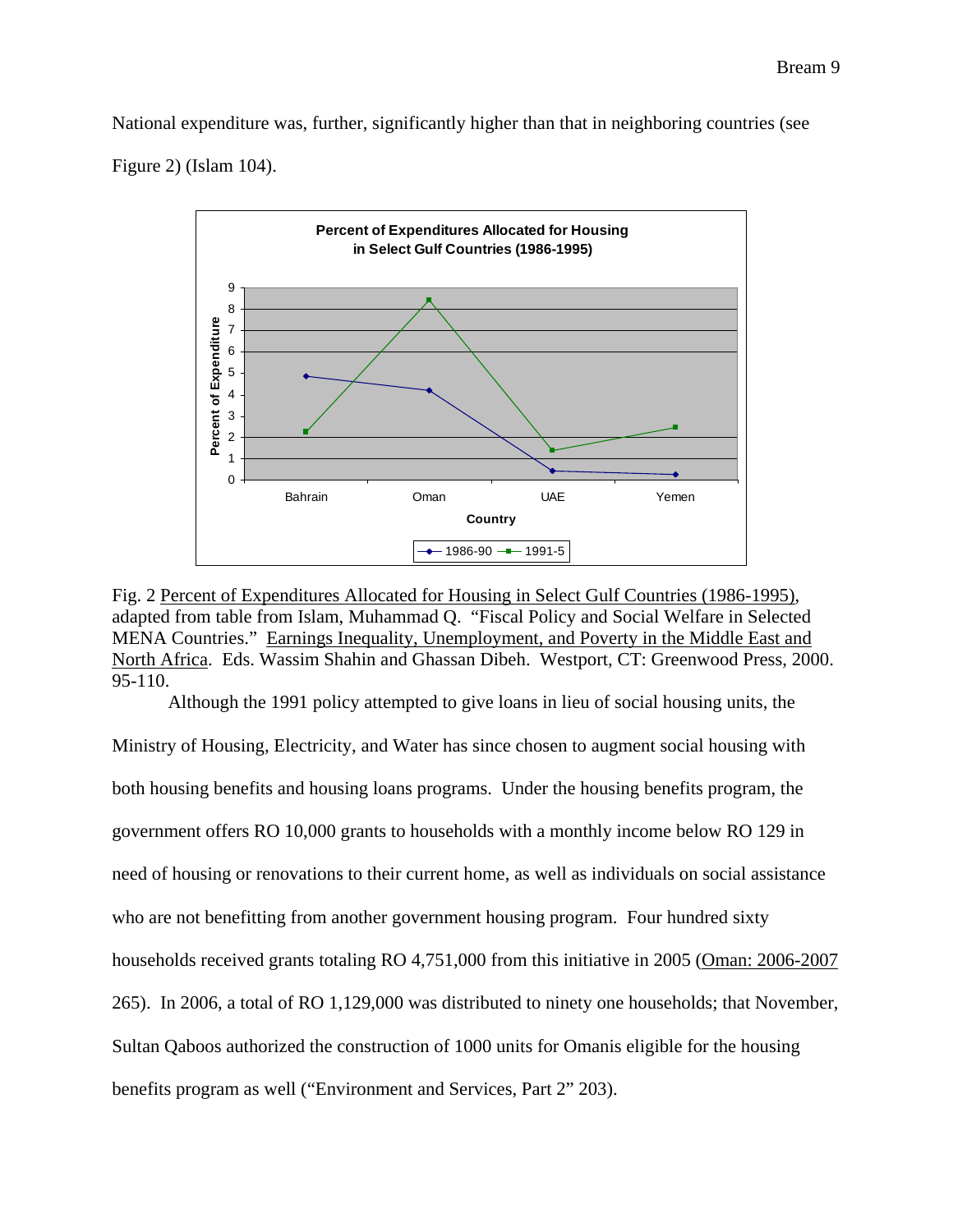The housing loans program, introduced in 1991, currently aids Omanis in a slightly higher income bracket, earning between RO 130 and 250 a month (Oman: 2006-2007 265-6). Eligible Omanis may use the loans – of up to RO 15,000 – for building, purchasing, or expanding a house ("Environment and Services, Part 2" 203). From 2005 to 2006, RO 2,635,304 was distributed to eligible households (Oman: 2006-2007 265-6). In 2006, only RO 1,251,000 was distributed to one hundred households ("Environment and Services, Part 2" 203).

 Eligible individuals may instead choose to participate in the government's social housing program. In 2004 and 2005, 748 and 480 units, respectively, were constructed across the country (Oman: 2005-2006 182, Oman: 2006-2007 265). Many of the houses were funded by the Omani Charitable Organization; however, the government provided most of the funding. After the 2006 Royal Tour, Sultan Qaboos ordered the construction of 1203 units to "ensure social housing stocks do not become depleted" (Oman: 2006-2007 265). The number of units built in 2006, 1129, is consequently considerably higher than in previous years ("Environment and Services, Part 2" 203).

### Theory

 Information specific to the Sultanate of Oman is scarce; however, community development research completed in other countries provided a framework for assessing assets and challenges in the Shabia. Asset-Based Community Development (ABCD) is a theory that seeks to eliminate needs-based thinking, a perspective dictating that community members perceive only the problems in their neighborhood. A resident operating under a needs-based perspective would define his or her community by its high crime rate or low income level. As a result of needs-based thinking, residents become overwhelmed by the list of seemingly unsolvable problems in their neighborhood. When imposed by outsiders, the needs-based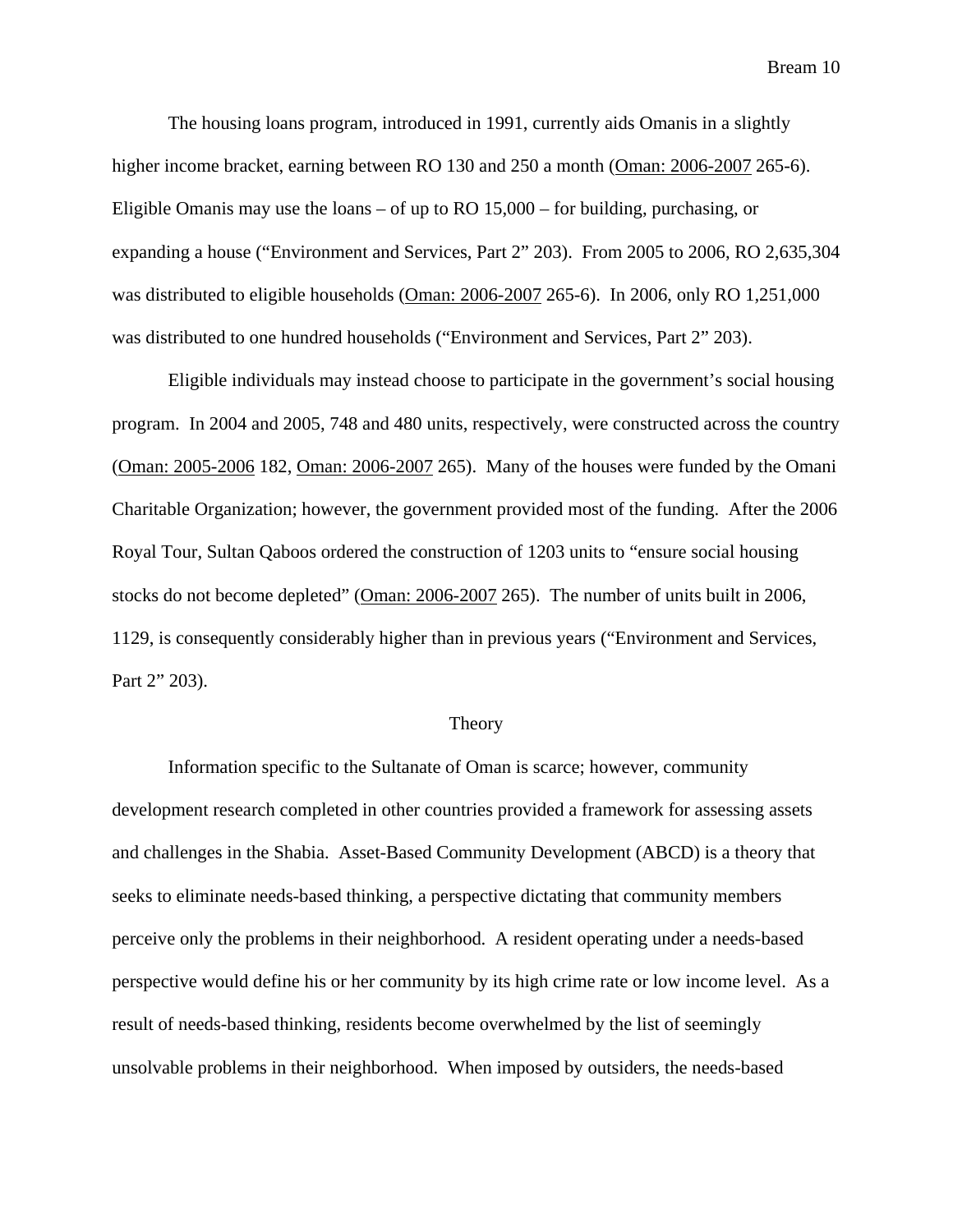perspective can cause community-members to adopt this "we are deficient" attitude. They begin to think that they are powerless to affect positive change (4 Feb.).

 As an alternative to needs-based thinking, ABCD connects six types of community assets, including talents, skills, and passions, community groups and networks, government and non-governmental organizations, physical assets, economic assets, and stories, heritage, and local identity and values (4 Feb.). A community-member utilizing the ABCD approach would describe his or her neighborhood's numerous church groups, diverse history, or stunning mountains, focusing on his or her community's assets instead of deficiencies. Once residents recognize their community's inherent value, they can begin to "promote economic growth...organize local community-building activities…facilitate citizen action around critical issues…and rebuild relationships, trust, and 'social capital'" (Kretzmann and McKnight 3).

 As its name implies, ABCD comes from a community development standpoint. Its objective is to improve the standard of living in communities worldwide by lowering crime, stimulating the economy, and so on. This research merely draws upon the basic assessment of community assets suggested by ABCD by asking social housing residents to consider what brought them, and keeps them, in the community. What does the Shabia offer that no other place does? How does residents' experience in the neighborhood differ from outsiders' perceptions of their experience? What challenges face residents in the Shabia, and how have they addressed them?

## Hypothesis

 Based upon the prevalence of needs-based thinking implied in the ABCD approach, I had assumed that I would encounter a bleak community in the Shabia Al-Khoud. I had heard comments from other Omanis about residents' economic status, ethnicity, and education level; I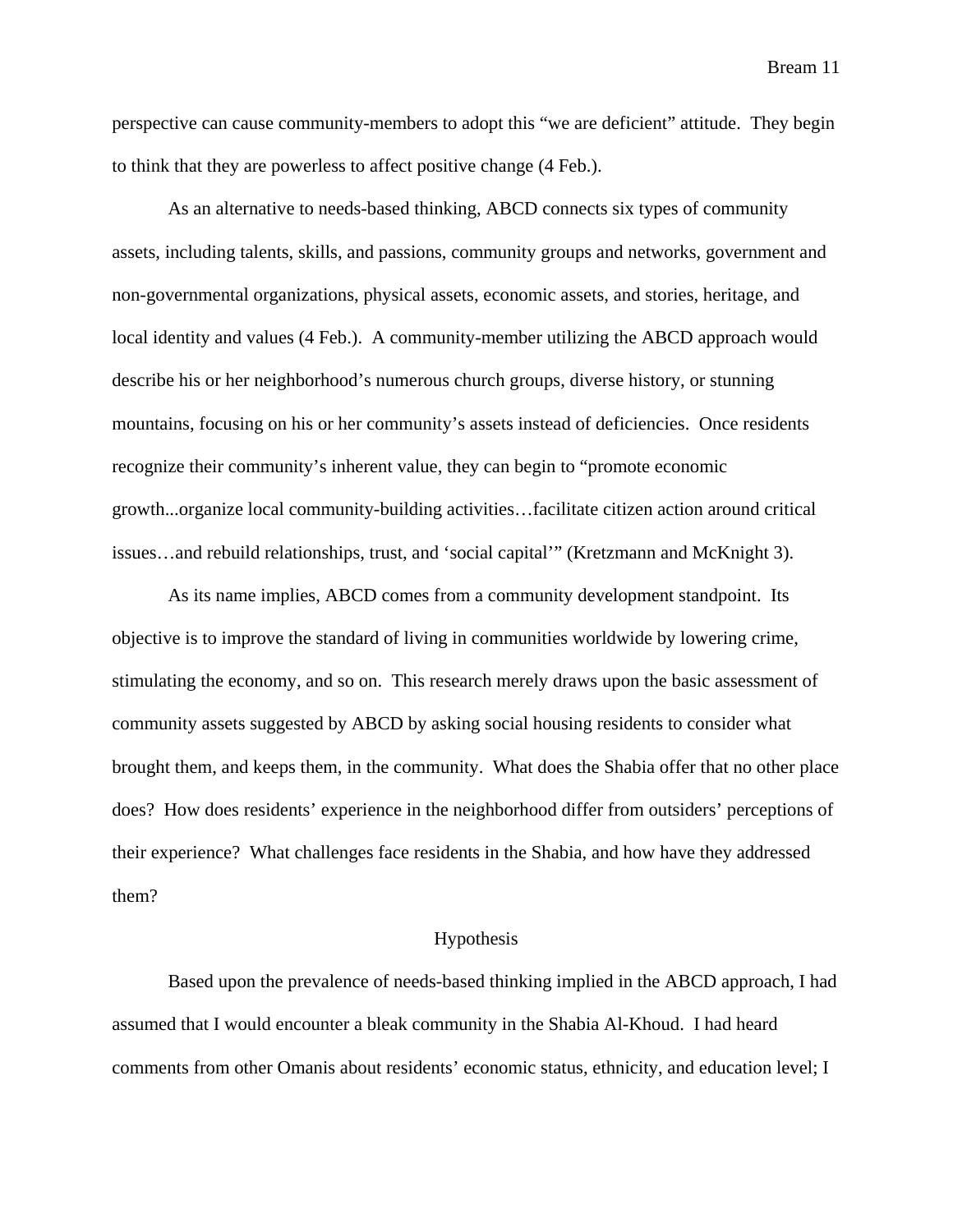knew that the Shabia was initially intended for low-income Omanis and that Sultan Qaboos had simply given units to many households there. Based upon this knowledge, I assumed that most households would have come to the Shabia for economic reasons, and remained there for economic reasons. Further, I expected that interviewees would express a desire to "get out" of the Shabia in order to secure a better life.

### Methods

 This research was conducted from September to December 2008 in the Shabia Al-Khoud, a group of approximately 700 social housing units located in Muscat, the capital of the Sultanate of Oman. The units were initially constructed in 1985. Through personal connections, I first met with a nuclear family living in the Shabia in September 2008, during which time I visited four homes with Ahlam, my host mother. I collected observations and conducted informal conversations in which I asked general questions about family, personal history, and social housing in order to gauge the feasibility of research.

 In November 2008, I lived with the same family for one week in order to conduct the majority of my interviews; I returned for one night in early December 2008 in order to complete my work. During these visits, Ahlam and I visited fifteen homes and conducted nine interviews. I employed snowball sampling, utilizing Ahlam's network. She accompanied me on every visit, introducing me to residents and explaining who I was and what I was doing. Her presence was also intended to increase my legitimacy among residents. I hoped that if they knew that I was living with a family in the Shabia, they would be more responsive to my research and less likely to assume that I had an ulterior motive. Initially, homes were visited regardless of language spoken; however, interviews were then conducted only with English-speaking residents.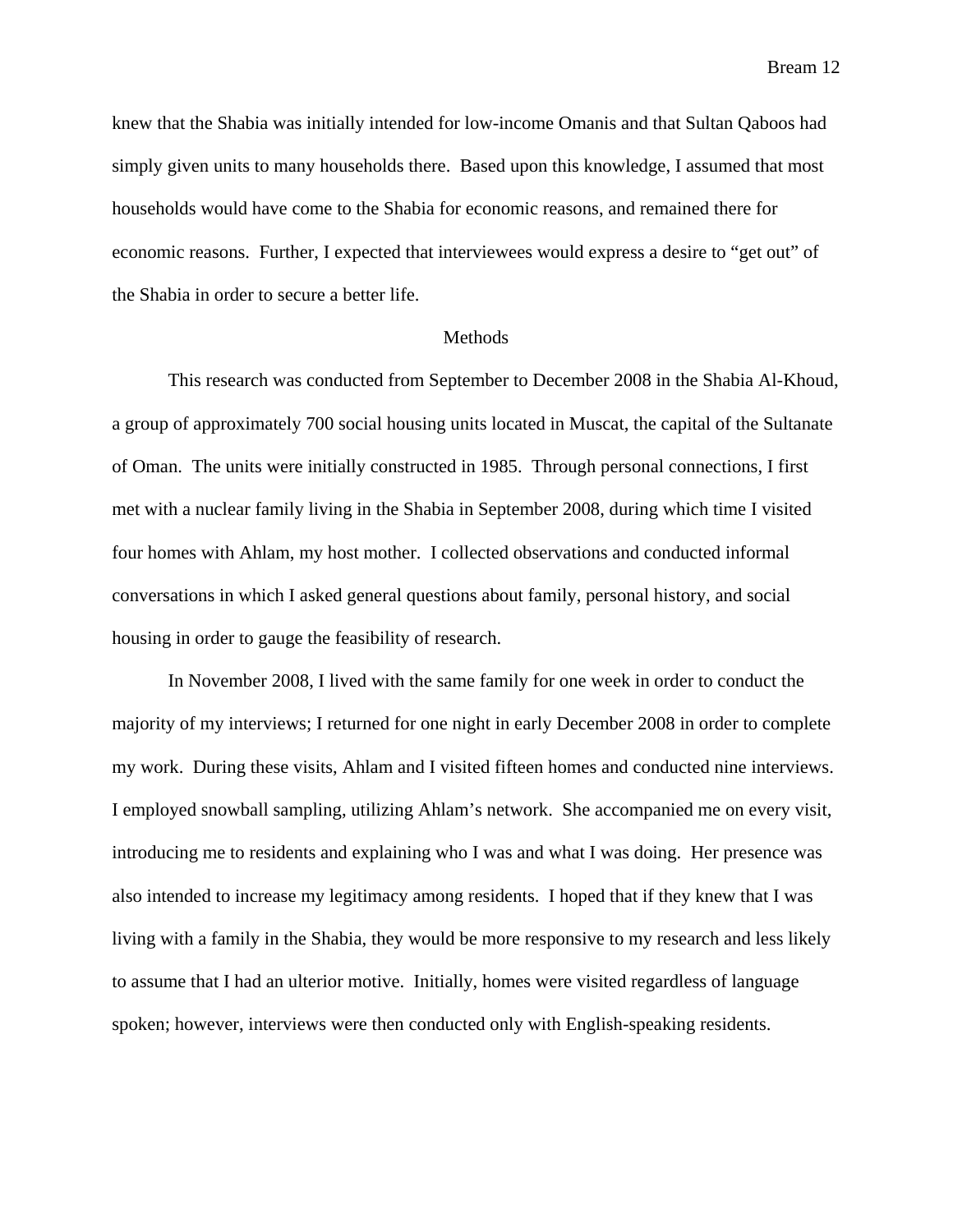During each interview, Ahlam engaged in friendly conversation, and then introduced me to the respondent in Arabic. I explained my research and rationale for interviewing the individual in English. The formal interview portion would then begin; I generally followed the interview protocol (see Appendix), but often asked for details depending on responses. Ahlam, as well as other household members, were usually present; I found this set up to be an asset. The presence of other people created a comfortable atmosphere for interviewees and allowed me to observe normal household function. Additionally, interviewees often asked their siblings or parents questions that they could not answer, especially those relating to why they initially moved into the Shabia. I took notes by hand throughout the interviews, which varied in length depending on the respondent's personality. At the conclusion of the formal interview, I asked for consent usually using a form in Arabic. I usually asked for permission to take photographs of the house, which helped me to remember the home and gauge the interviewee's comfort level. We then ate or drank and engaged in informal conversation, during which time I asked less threatening questions such as, "When did you finish school?" By ending the interview this way, I hoped that I would leave respondents feeling comfortable with the information they had just shared.

 After returning home, I wrote field notes on what I had observed, paying particular attention to the interior and exterior of the house, other people I had seen in the house, and general perceptions of the interview experience. I also drew a floor plan with the parts of the house that I had seen; in some cases, floor plans included only the front door and sitting room. Floor plans helped me to keep track of the homes and look for patterns in the interior spatial structure of houses in the Shabia. I augmented these observations with field notes I had collected from living with the family in the Shabia Al-Khoud, such as notes from an engagement party I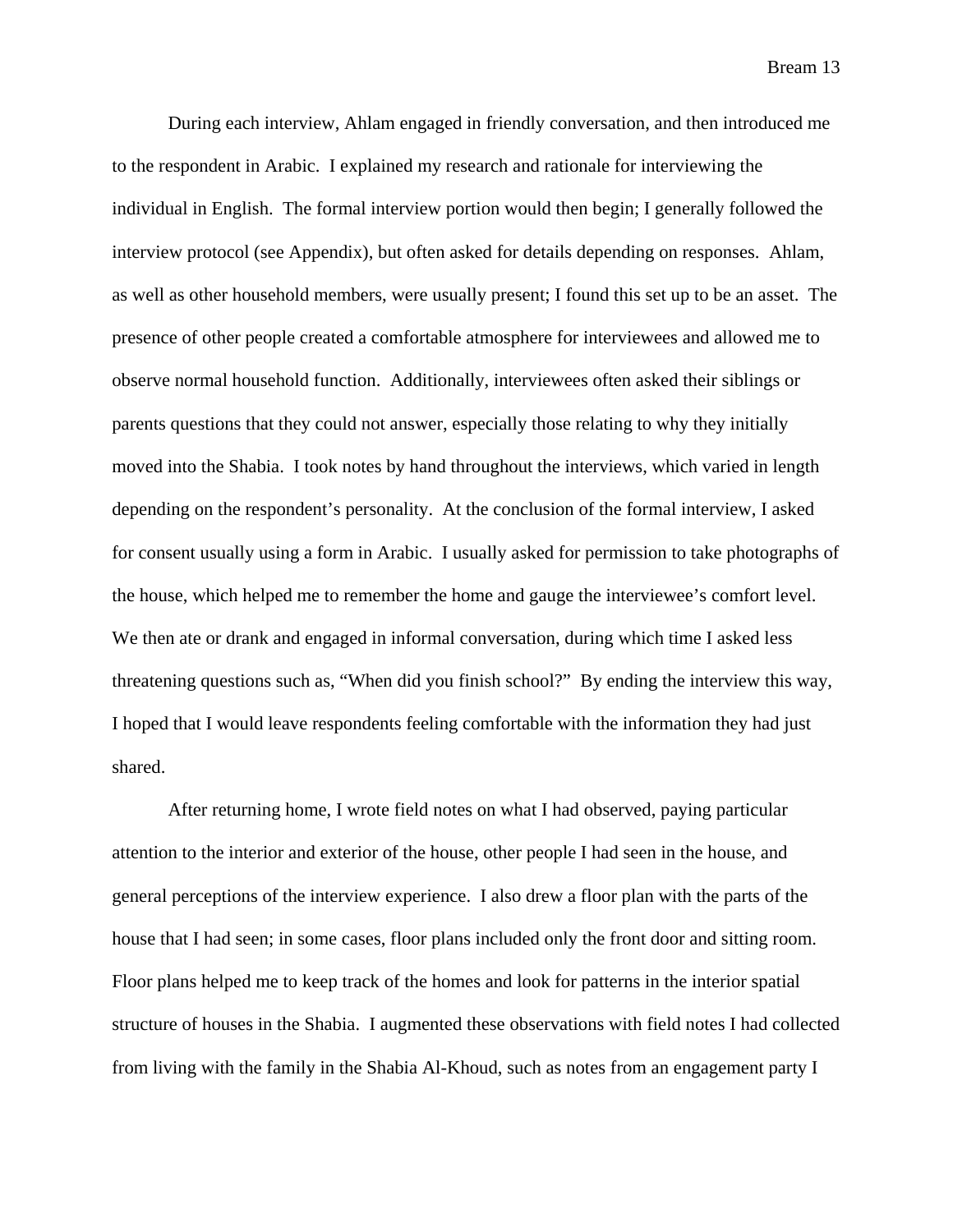had attended with Ahlam, and external photographs of houses in the Shabia. I typed interview notes and coded them first by question (for example, "Why did you come to the Shabia?"), then by theme (given the house, family reasons, economic reasons, other). Themes were apparent after conducting a handful of interviews.

 In addition to studying the Shabia Al-Khoud, I also utilized contacts in Mabella, where another social housing complex is located. Questionnaires in Arabic with inquiries similar to the interview protocol were distributed to two households (see Appendix for English translation). Unfortunately, the scope of the study did not facilitate further investigation in this community. The information gathered in these surveys was merely used to aid the researcher in achieving a more comprehensive understanding of social housing.

 The methodology employed in this study draws upon strategies used in Álvarez-Rivadulla and Zetter and DeSouza's previous housing research. Álvarez-Rivadulla studied housing decisions among residents of gated communities in Montevideo, Uruguay (47). Zetter and DeSouza established a methodology for ethnographic research among low-income group housing residents using a community in Recife, Brazil as a case study (149).

 Álvarez-Rivadulla utilized interviews, advertisements, informal conversations, documents (state regulations, etc.), field notes, observations, pictures, and secondary data (statistics) in order to achieve a holistic perspective of the area (49). I employed a similar method, relying on casual conversations, photographs, field notes, observations, drawings, government publications, and scholarly sources in an attempt to fully comprehend the living situation in the Shabia.

 My research was also guided by the frameworks established regarding sensitive topics in Zetter and DeSouza. I emphasized that the objective of this research was to "understand the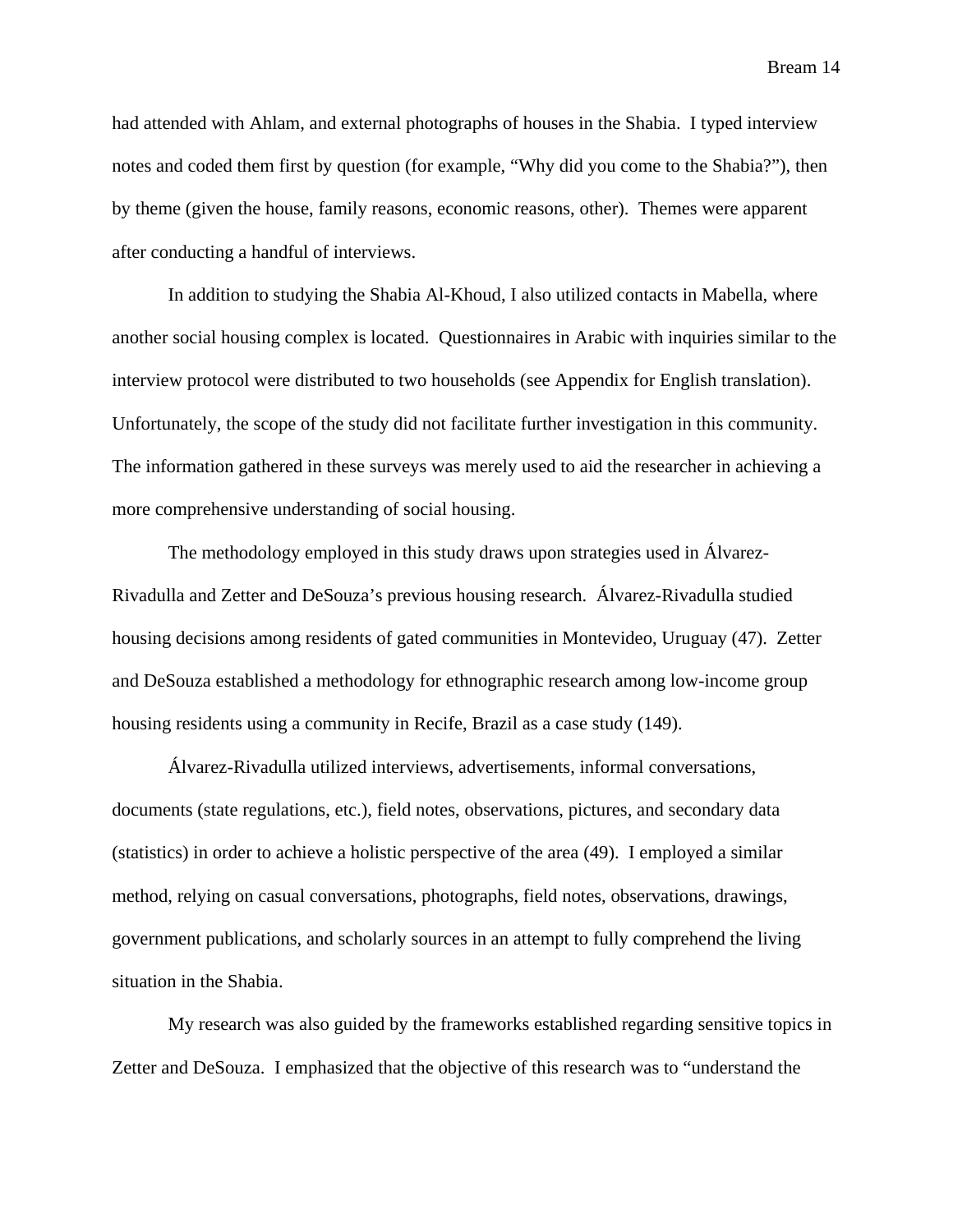'reality' from households' perspectives" (Zetter and DeSouza 150). I was interested in participants' "individual ideas and perceptions," and assured them of such throughout the interview (Zetter and DeSouza 155). I also employed Zetter and DeSouza's strategy of taking photographs and drawing floor plans (157), but doing so during the interview so as to avoid drawing further attention to participants' homes (160). By manipulating these strategies, I hoped to limit the psychological affects of the research on both individual interviewees and the community as a whole.

#### *Demographics*

 Participants represented a variety of age cohorts, ethnic groups, occupations, and household types. Because interviewees were required to speak English, most participants were between the ages of nineteen and twenty five. As a result of their young age, most participants were single and living with their parents. However, Sumaya was twenty five, married, and just visiting her parents' home in the Shabia. Two other respondents, Mona and Ali, were middleaged and married. About half of the respondents' parents were not originally from Oman: Hyat and Aziza's mothers were from India, Qassim's parents were from Zanzibar, and Mona herself lived in Bahrain until 1986.

 Eight respondents were either working or students. Participants were employed at reputable organizations, including Halliburton, The Grand Hyatt, the Royal Army, and the Royal Hospital. Most interviewees had not attended a university, but had completed their studies at an institute or training center, such as Muscat Nursing Institute. Aziza had attended a university in India and was currently employed at Halliburton. Ali studied in Morocco and was working at the Royal Army. Mona, age fifty, was currently a homemaker.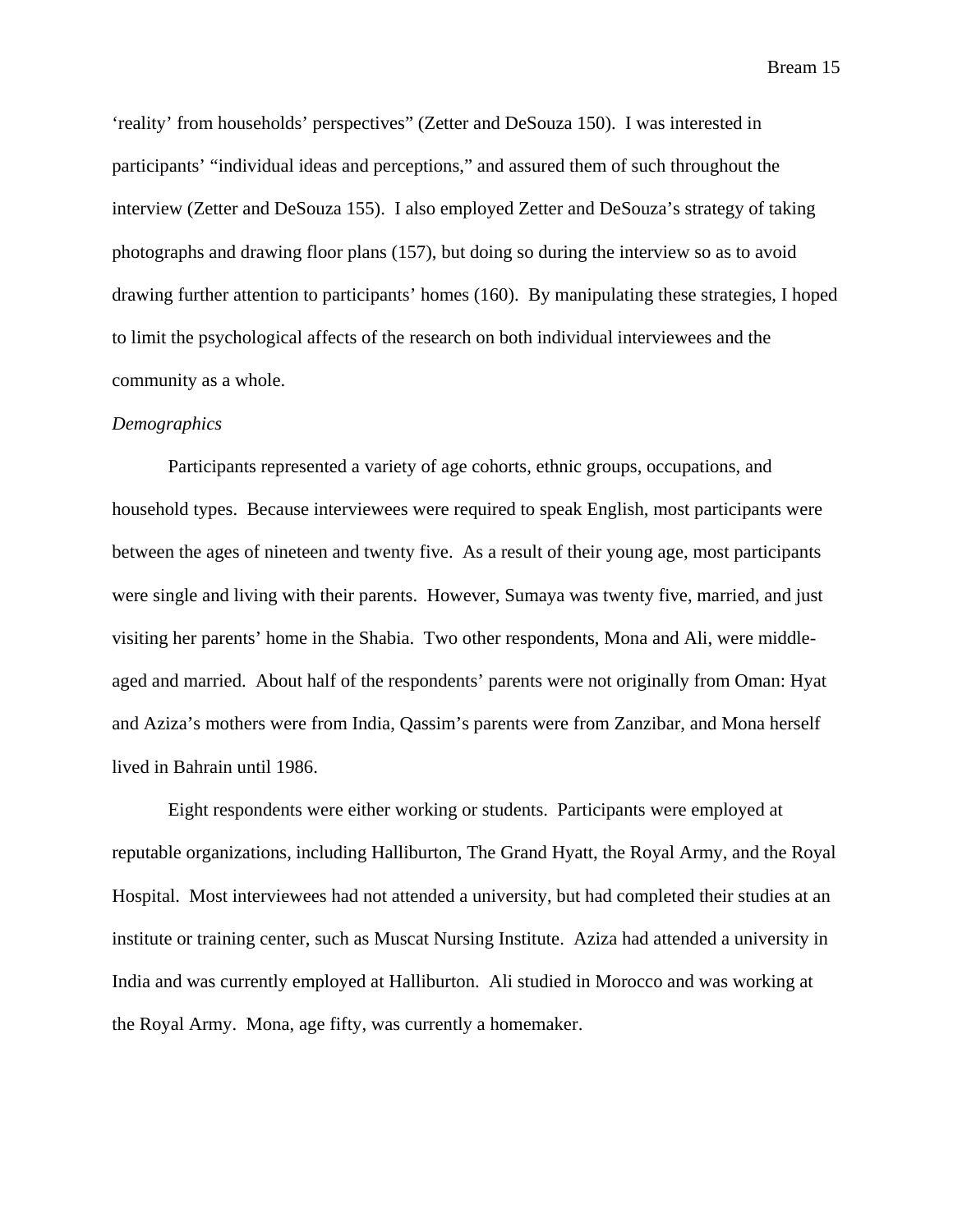Households varied in composition. All unmarried interviewees lived with at least one parent; Layma and Rashida's fathers had died. The largest household included ten people, while the smallest was composed of three. Most consisted of six, seven, or eight nuclear or extended family members. Layma and Iffat's grandmothers lived in the home with them. In Ali and Sumaya's parents' households, sons' nuclear families also lived with their parents' nuclear family. Many participants had at least one sibling who was married or working and living in another home, or completing their studies abroad.

 People I spoke to had lived in the Shabia for between four and twenty-two years, meaning that they had moved in between 1986 and 2004. One respondent, Aziza, had lived in the Shabia as a child, left in 1992, but returned in 2006. Eight of the participating households had bought or been given the unit, and currently owned the house. Only Ali rented the dwelling from his father, who lived next door, at RO 335 per month.

## Findings

## *Public Opinion*

 Social housing residents are not immune to the stigma attached to their living situation. Participants overwhelmingly believed that outsiders maintained negative ideas about the Shabia and its residents. Almost all participants felt that they were assumed to be uneducated because they lived in the Shabia. Layma, a nurse at the Royal Hospital, explained that when she tells people where she lives, they often say, "You don't look like you're from the Shabia!" When I asked Layma what she thought people meant by this, she replied that outsiders think that residents are "uneducated, traditional, and talk impolitely."

 Two participants emphasized that Omanis believe that violence is prevalent in social housing. Qassim believed that this assumption was merely because residents were assumed to be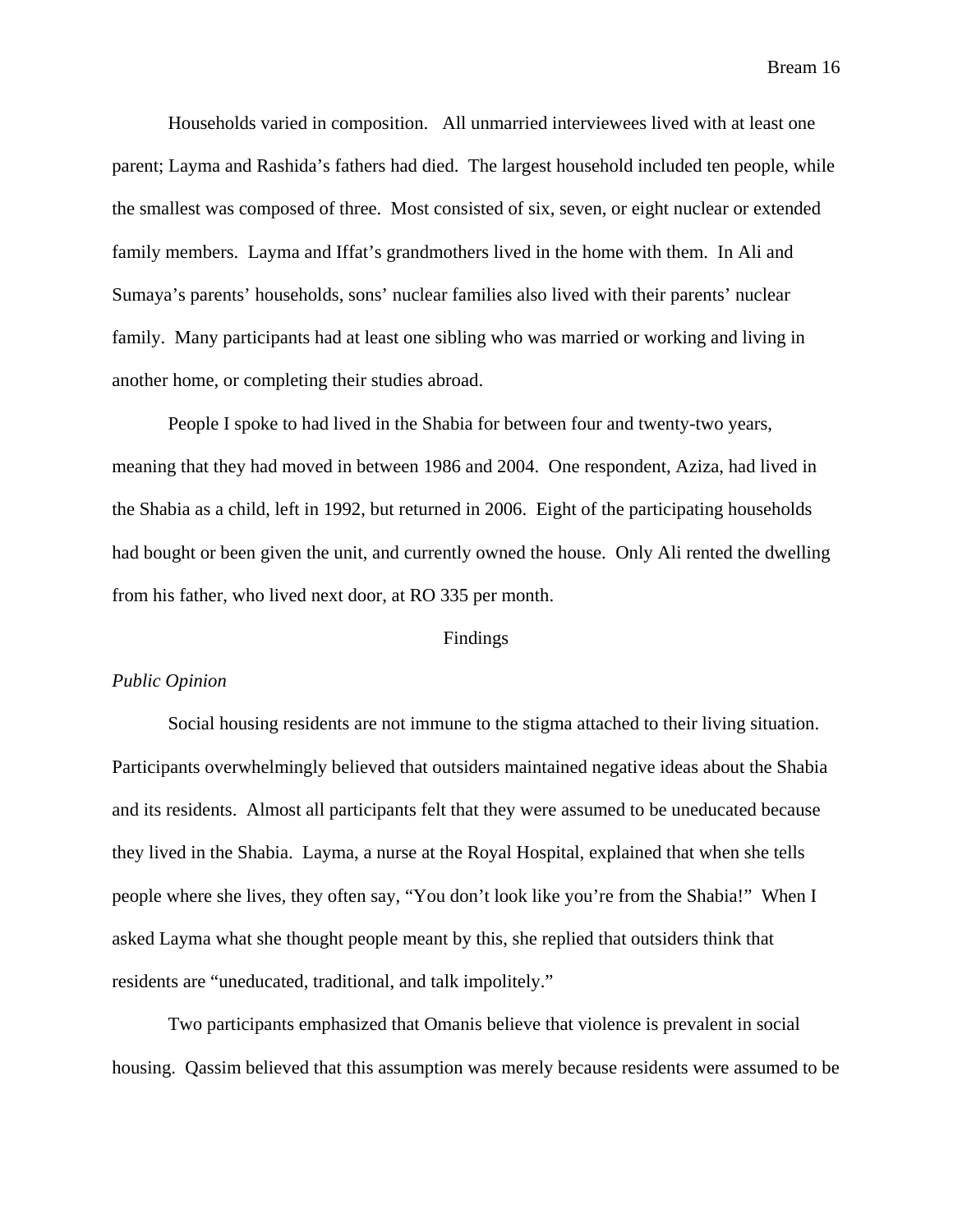"poor." Layma, however, offered a more nuanced explanation. After saying that people thought that there was a lot of fighting in the Shabia, she added that outsiders believed that everyone who lived there was Balushi. As evidenced by the order of her remarks, Layma associated violence with Balushis. Her association is not unfounded: she explained that, in the past, many Balushis lived in Jibroo, where violence was known to be a common occurrence. When the government decided to take over land in Jibroo for its own purposes, it compensated residents with land in the Shabia Al-Khoud, accounting for outsiders' logic.

 Interviewees' beliefs about outsiders' perceptions of their living situation demonstrate that a complex chain of assumptions facilitates the construction of popular opinion towards the Shabia. Omanis construct ideas about social housing residents' education level and ethnicity, and then attach behaviors such as "talking impolitely" or "fighting" to these perceived truths.

 What accounts, then, for the *conception* of the image of residents as uneducated Balushis? Although, by definition, social housing is intended for the "needy," references to poverty were noticeably absent from responses, mentioned in only two interviews. Qassim said that people thought shabia residents were violent because they were poor; Iffat said that outsiders might believe that people could not pay more for their housing. Arguably, the absence of words such as "money," "needy, and "poor" in interviews indicates that the association between the Shabia and poverty is so engrained in Omanis that it was assumed that the researcher would inherently understand its influence on outsiders' opinions, or were ashamed to identify themselves as "poor" or even living with others who are. The assumption that even the researcher, an American unfamiliar with Omani cultural norms, would be familiar with the association between the Shabia and poverty implies that this connection is deep-seeded in the national psyche and, therefore, may be the tacit impetus for peoples' ideas about social housing.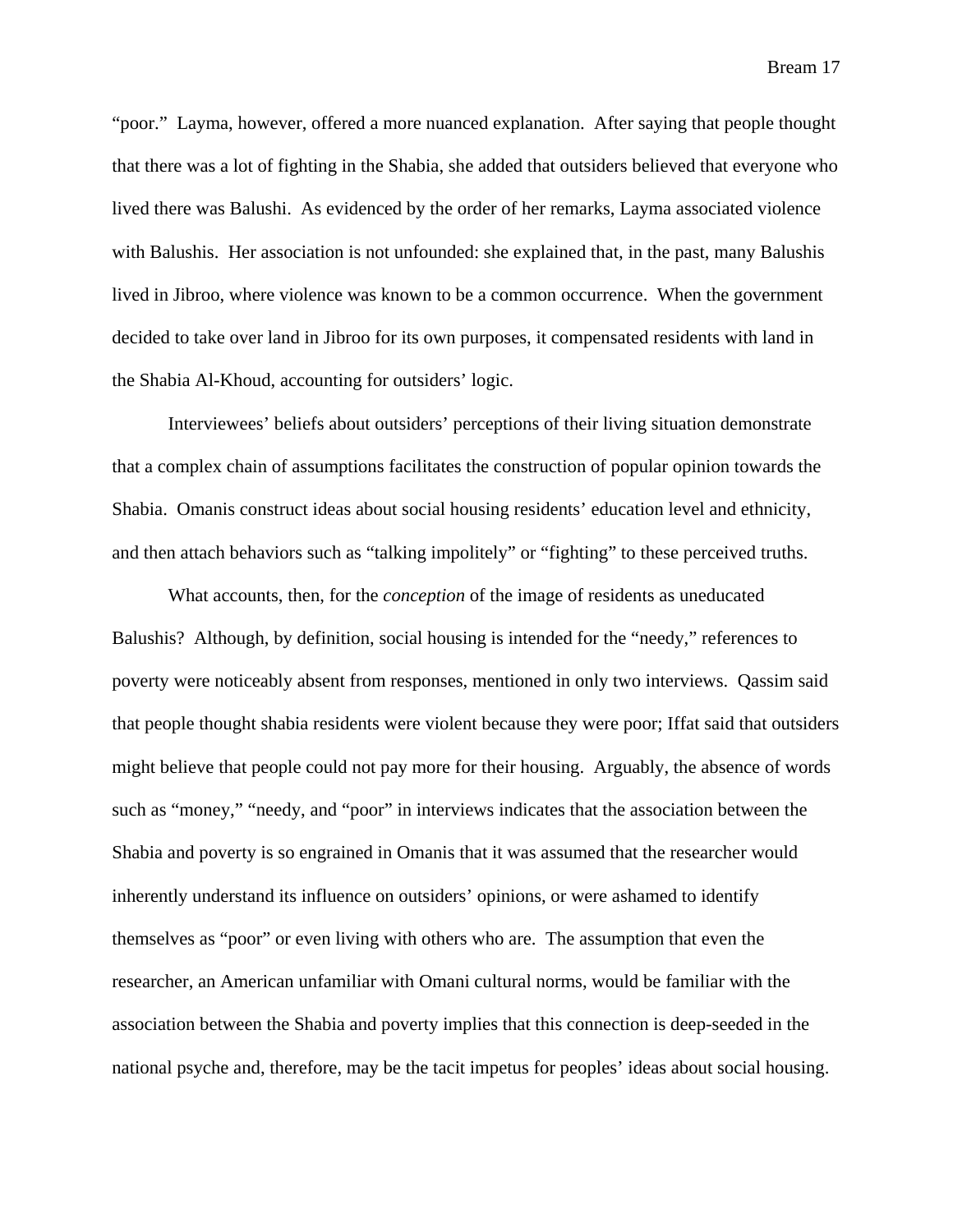While outsiders' assumptions did not apply to the individuals interviewed – only two respondents were Indian, and all but two respondents had completed secondary school as well as a training program or university – participants seemed to accept people's incorrect ideas. Only one respondent, Rashida, indicated a desire to reform popular understanding of the Shabia:

 Rashida: Some people don't like the Shabia because they don't know it. You've [the researcher] seen the Shabia. Do you like it?

Researcher: Yes. I like it here a lot.

Rashida: See? Everyone who sees it likes it. I want everyone to see it here.

 Remarks like this beg the question: what makes residents so accepting of outsiders' untrue ideas about their home or, in Rashida's case, so defensive of their community? What is it about the Shabia that makes households move there, and remain there, despite being so stigmatized?

## *The Decision to Come to the Shabia*

 Although it may seem that all residents come to, and remain in, the Shabia due to their economic situation, ascertaining why households initially chose to come to the Shabia is a complicated task. When the units were built in 1985, they were intended only for low-income individuals. However, over time, the houses were sold at market rate, making it impossible for outsiders to distinguish whether residents received the house from the government or chose to live there for another reason. Respondents identified three major reasons for coming to the Shabia: housing gifts, family, and economic necessity.

#### Housing Gifts

 Three households were given the units from the Omani government after they were forced to move from their previous residences. Hyat and Sumaya explained that their parents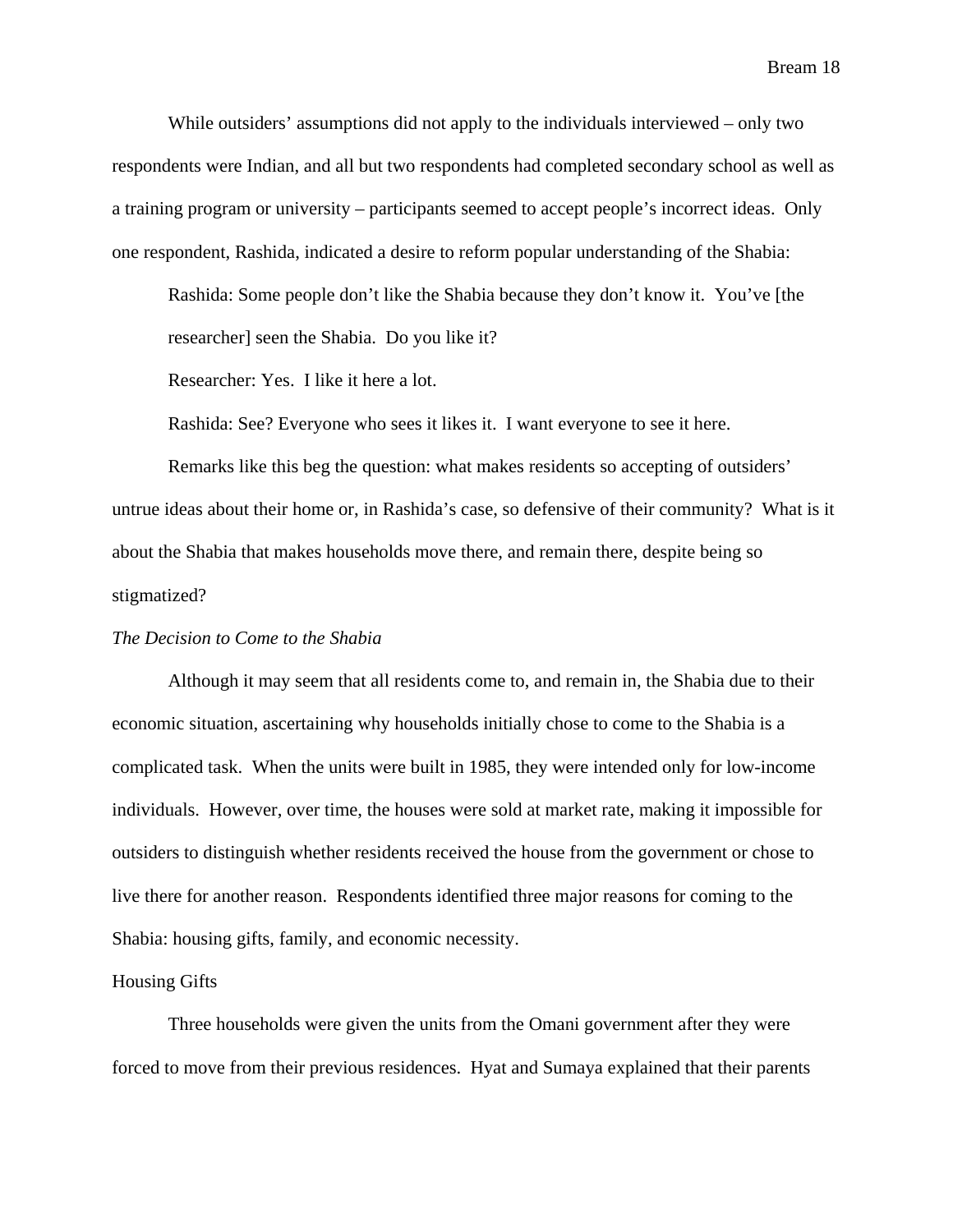had homes in Mutrah and Athaiba, respectively, but the government bought their land. As compensation, Oman provided the households with units in the Shabia Al-Khoud. Layma had a similar experience; her father was a policeman and the government provided her parents and siblings with housing in an area only for policemen's wives and children. When her father died in 1992, they were forced to move. The Omani government provided them with a house in the Shabia, for which they paid only RO 25 a month, a "symbolic payment," for about two years. After this period, Sultan Qaboos simply gave them the unit.

# Family

 Aziza and Ali's households were influenced by their extended families when making their housing decisions. Aziza's nuclear family had come to the Shabia in order to be with their extended family. As a child, Aziza lived with her grandparents, uncle, mother, father, siblings, and her father's second wife in the Shabia Al-Khoud. The family had two homes next door to each other – one for her father and his two wives, and another for her grandparents and uncle. Ali said that he had moved here because he needed another home in order to accommodate his growing nuclear family, however, it is apparent that he chose to move into this particular residence because his father lives next door and owns the house. Ali simply rents his father's second home for his own nuclear family.

### Economic Necessity

 Other respondents reported a more predictable reason for coming into the Shabia: economic necessity. Iffat explained that her father worked in Muscat and had a salary of only RO 180 a month. The RO 25 per month rent was feasible for the household, however, on the  $25<sup>th</sup>$  National Day, the Omani government gave them the house.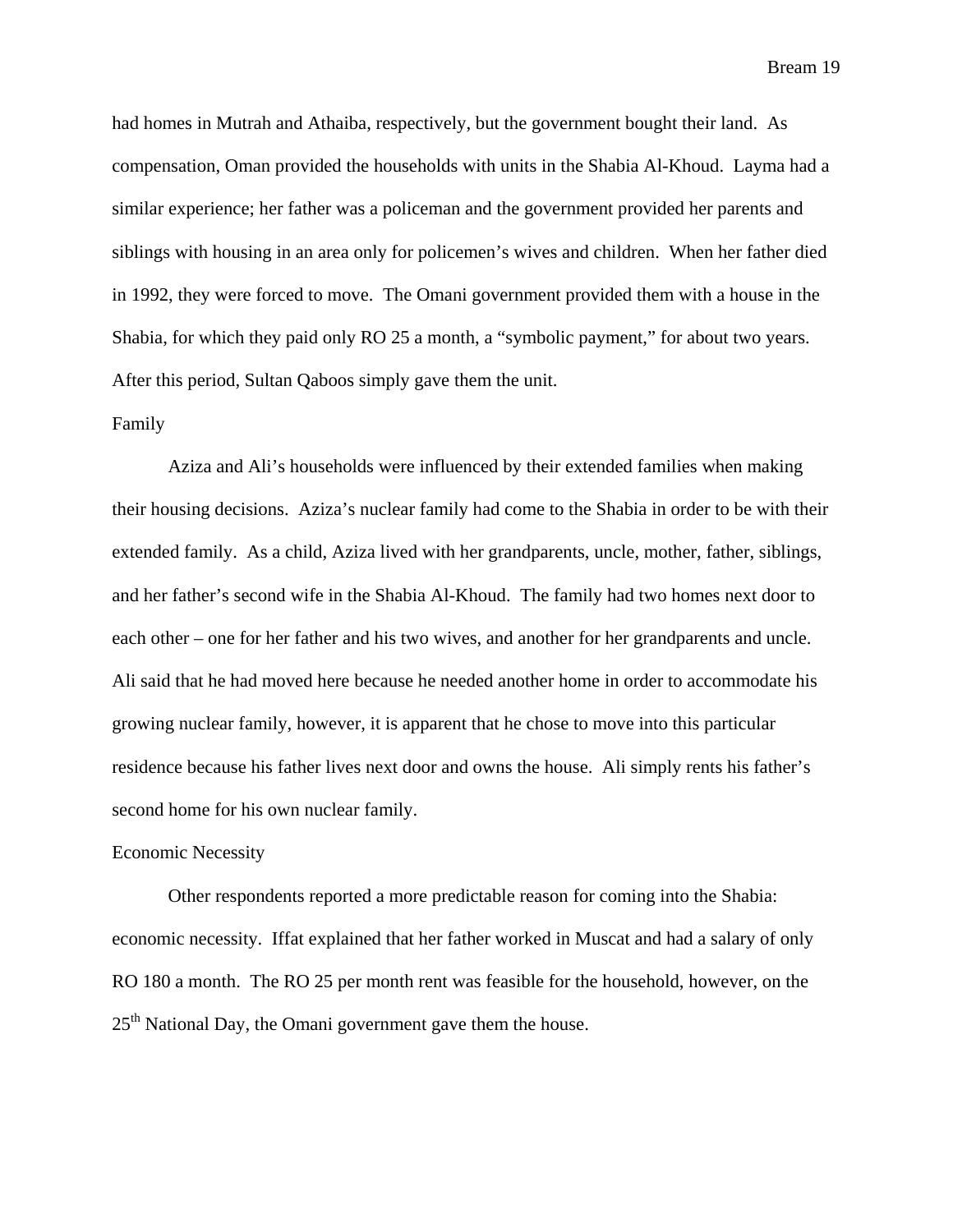As in respondents' comments regarding public opinion of the Shabia, discussion of economic need was noticeably absent from interviews. Although only Iffat said that her parents had entered social housing due to financial reasons, it is probable that any participant who moved into the Shabia Al-Khoud before the early 1990s was there due to financial necessity. The units were built in 1985 and distributed shortly thereafter. According to Oman's social housing policy at the time, residents were required to repay the cost of the unit before they could sell or rent the house (Al-Saqlawi 62). It is unlikely that a low-income household would have the resources to pay off their home within the first ten years, meaning that most of the units remained under government control until the  $25<sup>th</sup>$  National Day in 1995, when Sultan Qaboos gave shabia residents their homes. Thus, most of the interviewees came to the Shabia because they were having financial difficulty, before the houses could be sold at market rate. Only Rashida's parents had gained ownership after the early 1990s and before Rashida's father died, meaning that they probably bought the house at market rate.

# *The Decision to Stay in the Shabia*

 Residents expressed a variety of reasons for choosing to remain in the Shabia. Aziza mentioned that she liked the location of the Shabia; it is near the market and school. Iffat similarly explained that she liked the Shabia because "everything is available." Aziza also noted that the Shabia Al-Khoud is quiet, with no cars or pollution. Despite the variety in responses, residents expressed three major reasons for staying in the Shabia, two of which were similar to their reasons for choosing to initially move into social housing: family, neighbors, and economic necessity.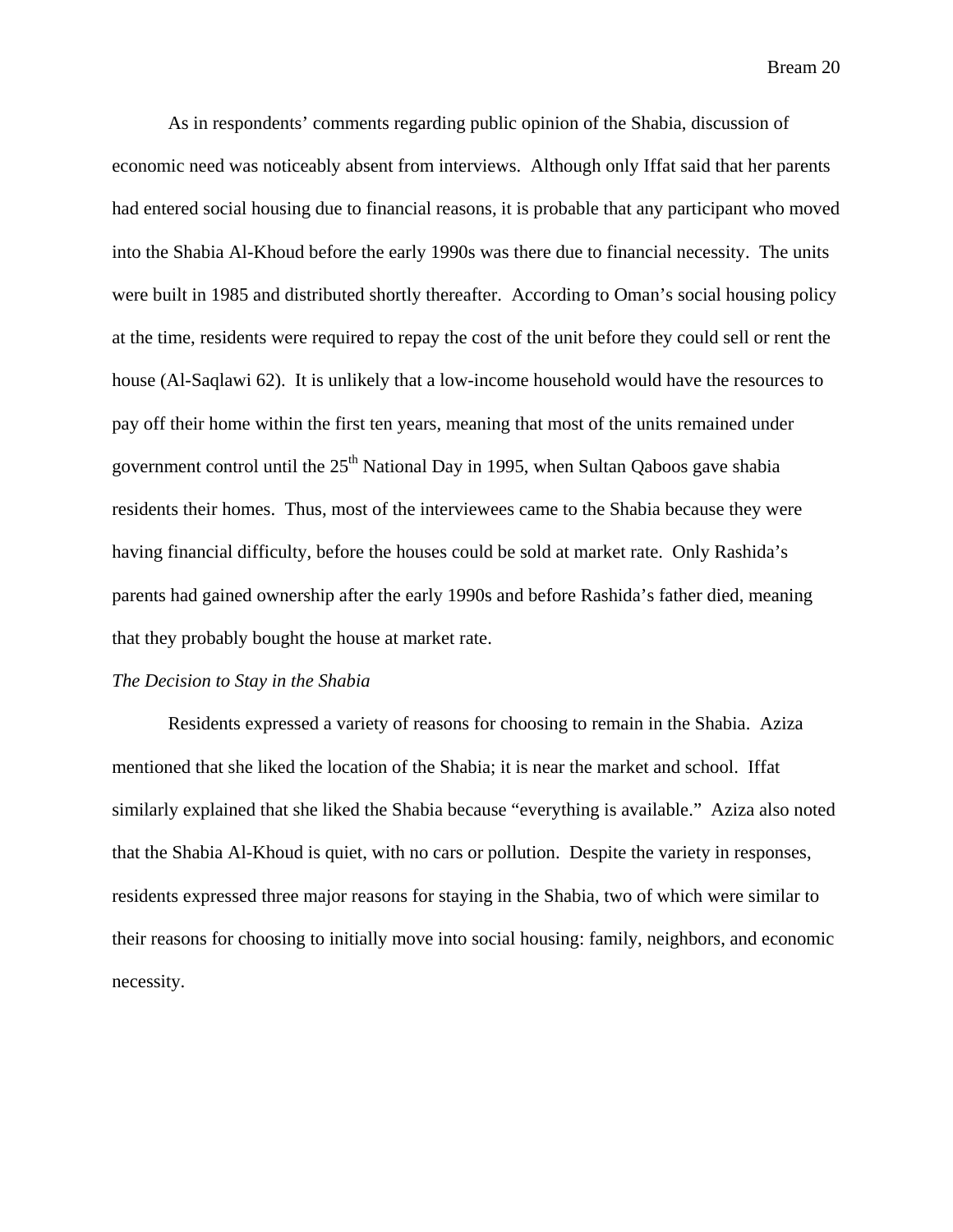Family

 As suggested by the term "household," as used in this research, many families in Oman are "patrilocal," indicating that a son and his nuclear family live in the same dwelling as his father. According to McCann, patrilocal households are "a three-generational domestic group in which parents and the nuclear families of their married sons occupy a common set of dwellings" ("Introduction").

 The nuclear families composing a patrilocal household are similar to nuclear families living independently in that they tend to be physically separated from the rest of the household in some way, perhaps with separate bedrooms, bathrooms, or kitchens, and therefore perform many daily activities, such as eating, sleeping, and cleaning, separately. Nuclear families living in patrilocal households are distinct from their independent counterparts, however, in that they create a unified household. Fathers and sons may own a home jointly, for example. Additionally, married sons living with their parents often provide them with valuable financial benefits in the form of a monthly payment or perhaps medical insurance. Most obviously, yet also most importantly, the near constant interaction between the members of the household creates a cohesive social structure despite the existence of multiple nuclear families (McCann "Introduction").

 McCann found that the disadvantages to patrilocal residence were relatively minimal, citing a lack of privacy for couples and pressure on sons to contribute to extended family projects ("Conclusion"). Additionally, living with or near a spouse's parents can also create tensions, particularly evident in child rearing (Al-Barwani 138). The advantages to the patrilocal household far outweigh its challenges, though, as the arrangement provides "help and support, especially when the family faces difficulties" (Al-Barwani 138).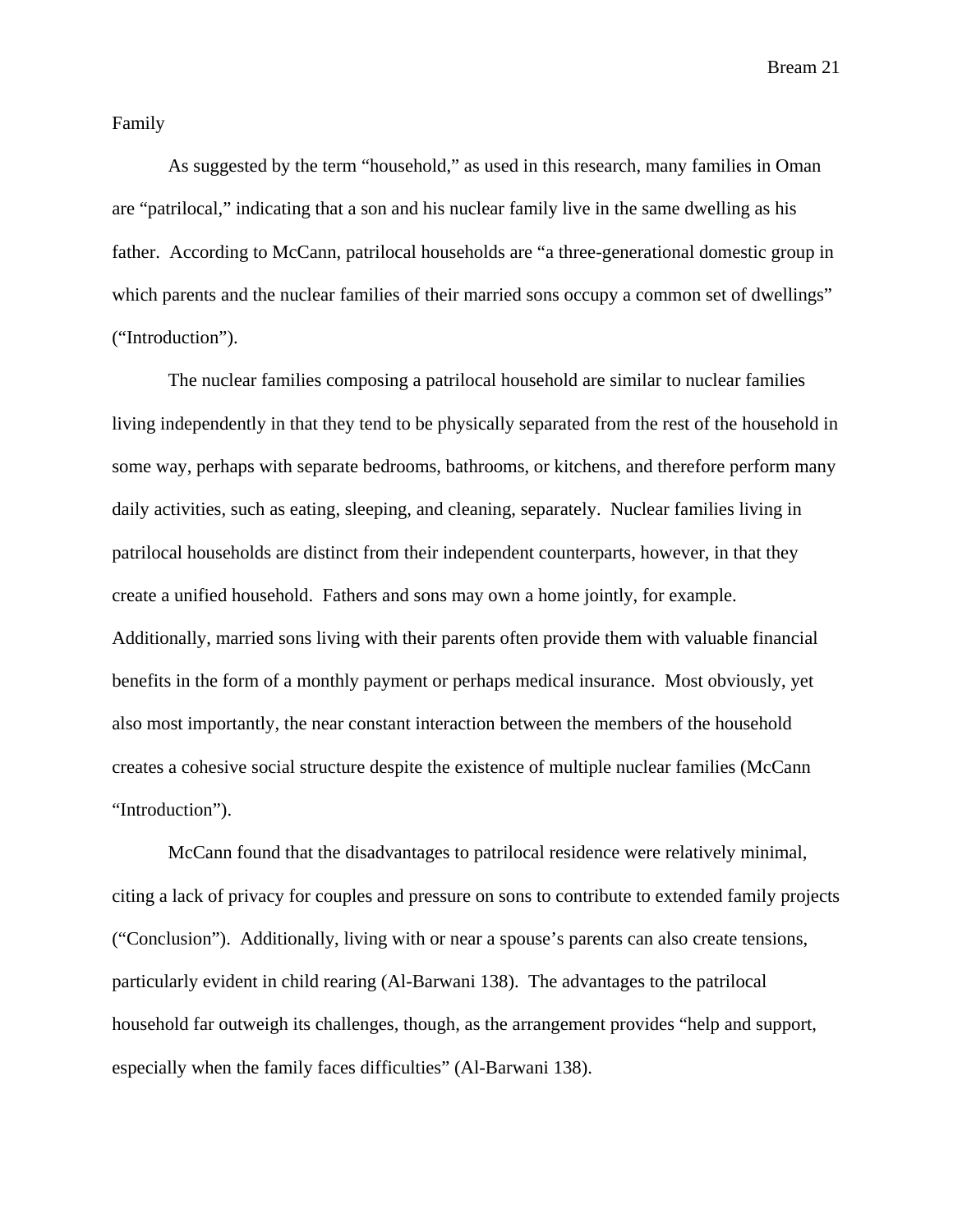Yet the belief that patrilocal households exist merely to provide moral support or perpetuate tradition is largely an oversimplification. As McCann asserts, "Tradition does not persist without material support" ("Conclusion"). Nuclear families would not choose to reside in the same household if there was not a deeper, socio-economic catalyst to do so.

 Historically, when agriculture was the prevalent source of income, fathers invited their sons to live with them in order to secure their labor. Further, because sons would inherit the land, they were personally invested the success of their father's business and, therefore, wanted to remain on their father's land. Even if sons *did* chose to leave their fathers' household, they would be faced with an insecure future, as land was scarce and most commercial jobs were in the city (Stevenson "Household Composition: Variability in Conduct of Basic Activities: Corresidence").

 Research by McCann and Stevenson in Jordan and Yemen, respectively, emphasizes that the motive behind patrilocal households remains principally economic (McCann "Conclusion;" Stevenson "The Extended Family Household as the Cultural Ideal"). Home-sharing between the generations is a cheap housing solution, especially for newlyweds or the elderly, who may not have a reliable source of income (McCann "Conclusion"). Stevenson describes one research participant who owned a home with a kitchen, bathroom, and two rooms. His son, who had no full-time employment, lived in his father's home with his wife and two children. After the son gained employment, though, he and his nuclear family relocated a few houses away (Stevenson "The Extended Family Household as the Cultural Ideal"). The persistence of the patrilocal household is, therefore, not merely due to tradition or culture. It is an economic necessity. As McCann aptly summarizes, "The norm of patrilocality is not so much the reason why people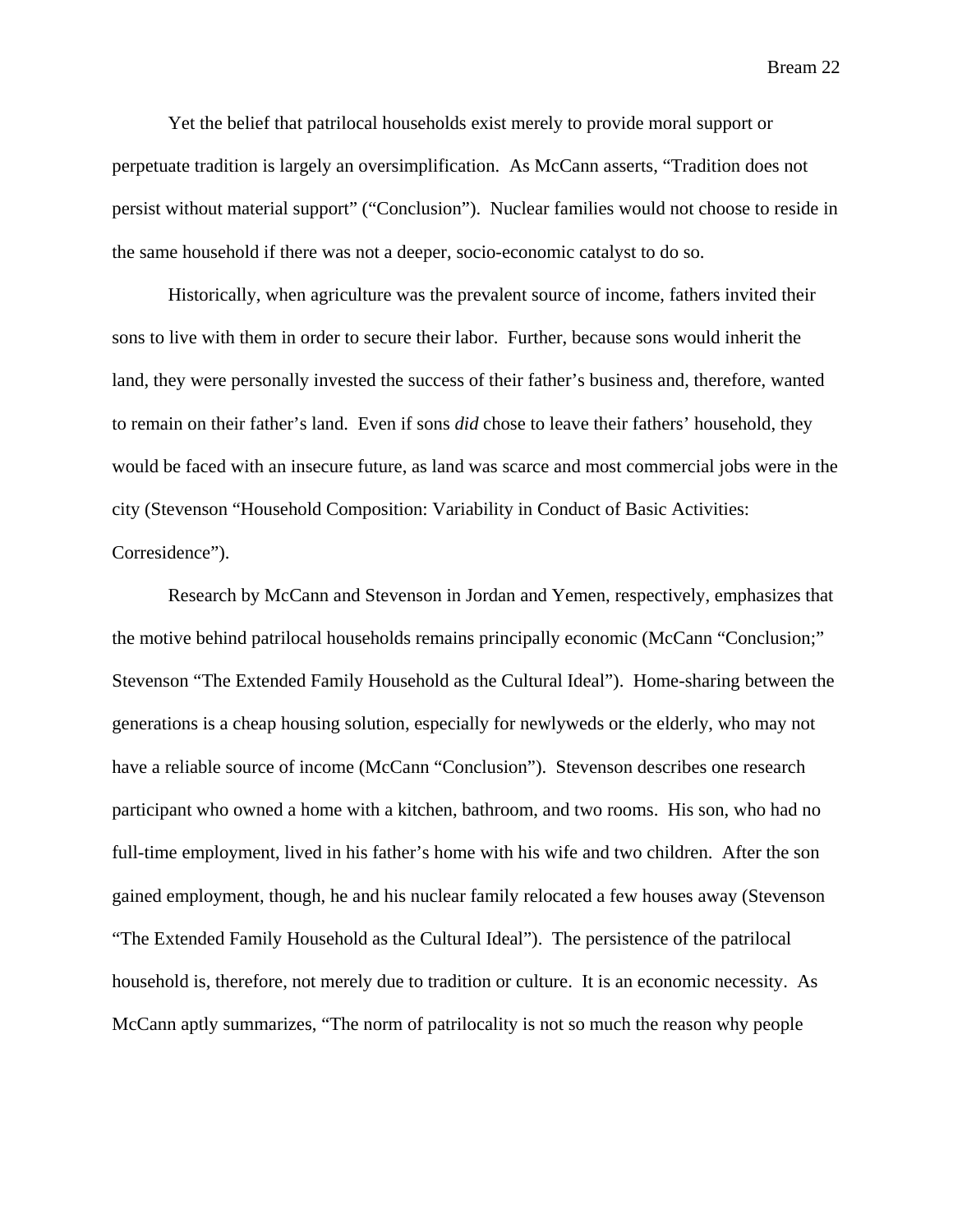choose to remain members of PCUs [patrilocal households] as it is a rationalization or after-thefact justification of it" ("Conclusion").

 Stevenson, however, believes that certain "cultural preferences" *encourage* the creation of patrilocal households. Patrilocal households serve to cement an extended family's social standing. Large household size suggests that a family is of high status. The belief that Islam frowns upon birth control and encourages large families, as well as the expectation that sons coresiding with their parents should care for their mother and father as they age also ideologically contribute to patrilocalism. Finally, the norm dictating that brothers, especially those residing in the same home, should protect each other's wives, sisters, and daughters further encourages patrilocal households, as this structure offers an environment with more men present to protect the women in the extended family (Stevenson "The Extended Family Household as the Cultural Ideal").

 Respondents indicated that both economic and cultural factors influence many Omani nuclear families to utilize a patrilocal living arrangement. Although Ali was the only resident living in a patrilocal household, in lieu of talking to patrilocal residents, all interviewees were asked why they thought people lived in a patrilocal household. For some, patrilocalism indicated the perpetuation of tradition; Rashida remarked that people decide to move in with their extended family because "that's the rule." Qassim similarly explained that Balushis like patrilocal living, Swahilis do not, and Omanis are "stuck to tradition" like Balushis. Ali chose to live next door to his father because his father is growing old and his mother died; he feels obligated to take care of his father by remaining close by and providing financial support. Layma and Iffat's grandmothers' presence in the home also represented the continuation of the cultural norm dictating that sons cared for their parents. Layma's father was the only son in his father's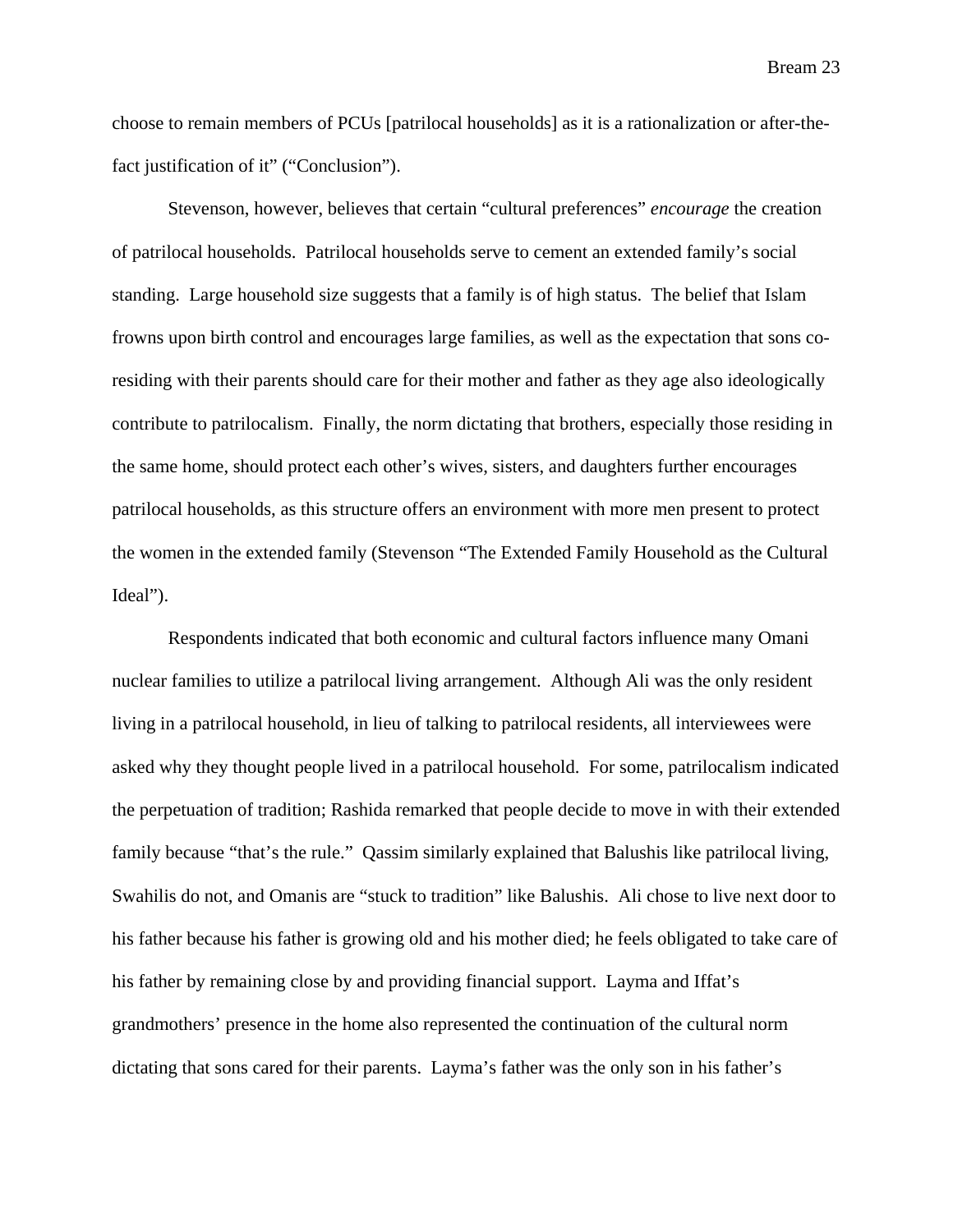nuclear family, so his mother lived with him. Even after her son died, she continued residing with Layma's mother and siblings. Iffat's grandmother similarly lived with Iffat, her parents, and siblings because Iffat's father is the eldest son. When Iffat's grandfather died, her grandmother remarried, and then divorced. She's lived with the nuclear family in Muscat in the thirteen years since. Iffat noted that sometimes parents force their son to remain in their home with his wife, especially if he is the only son in his father's nuclear family. Further, brothers are needed even after they are married to help their sisters at home; his sisters "want to see him daily," a desire fulfilled by a patrilocal living arrangement. These comments are in accordance with Stevenson's findings on the "cultural preferences," especially regarding the roles of sons and brothers, which encourage the formation of a patrilocal household (Stevenson "The Extended Family Household as the Cultural Ideal").

 A patrilocal living arrangement does not necessarily imply traditionalism. Iffat also explained the patrilocal household as the result of current social norms. People live with their parents, she said, because "life is different now." If both parents work, they want to leave their child with his or her grandparents. Hence, the patrilocal household persists because traditional ideologies encourage it and modern conditions necessitate it. This was the reason why Sumaya's brothers' wives and children were currently living with her parents; one brother was studying in Jordan and wanted his parents to help look after his wife and children and another was building a new house. In both cases, the situation necessitated a patrilocal living arrangement that was otherwise not preferable.

 As McCann predicted, economics were the fundamental reason necessitating a patrilocal living arrangement. Iffat concluded her comments on the patrilocal household with, "It's also really expensive to live alone;" Hyat echoed these sentiments, saying that married people live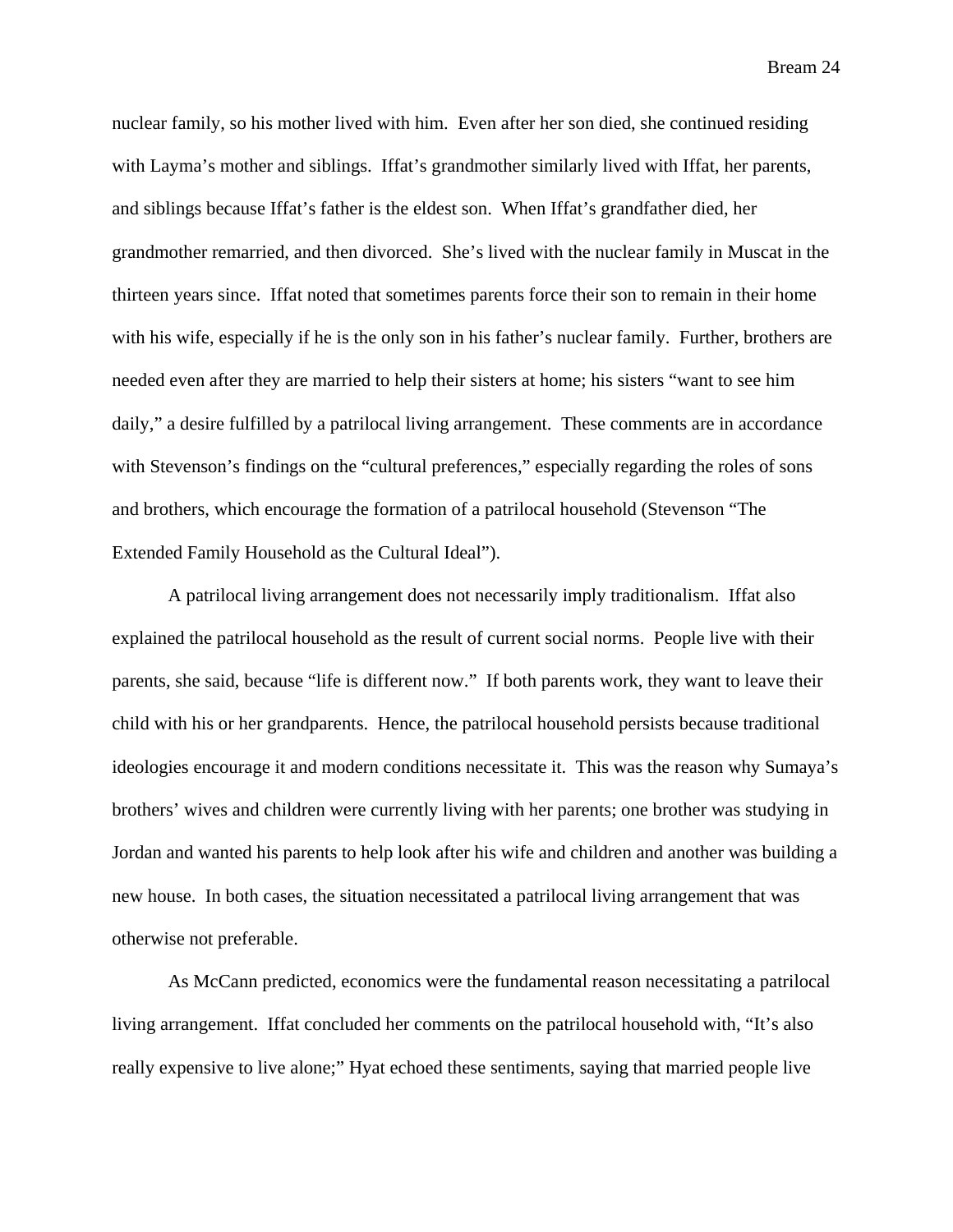with their parents because "life is expensive." Interestingly, however, Ali was paying his father market rate rent, meaning that the arrangement was not financially beneficial to him. Arguably, the arrangement benefitted Ali's father, and therefore benefitted the extended family as a whole, implying that the reason why Ali chose to live in a patrilocal household was ultimately financial. The economic conditions in Oman necessitating Ali's decision to employ a patrilocal living arrangement will be discussed further in the economics section.

### Neighbors

 For Omani women, neighbors are the primary means of socialization outside of the home. Women's mobility is limited by both cultural and logistical forces, resulting in the cultivation of relationships with those living near the home. As Wikan explains in her ethnographic study of women in Sohar, Oman, "Modesty imposes limitations on the physical distance that women are able to travel unchaperoned; thus, their contacts must be narrowly, locally based." Additionally, the hot climate and expense associated with taxi rides often deter women from venturing outside of their immediate surroundings to socialize (Wikan 114).

 Women place a high value on their neighbors, as evidenced by the saying, "'A neighbor is better than a mother who is far away – for, if I fall ill, who will do my housework and care for my children?'" (qtd. in Wikan 117). Neighbors thus take on the idealized role described in the Family section above, offering "help and support" in times of need (Al-Barwani 138).

 In accordance with Wikan's observations, respondents overwhelmingly cited their neighbors as the aspect of life in the Shabia that they benefit from the most. Some interviewees described their interactions with their neighbors abstractly: Hyat remarked that the biggest benefit is that "people share love," and explained that she liked the environment in social housing because people still got together. Rashida echoed these sentiments, saying that the best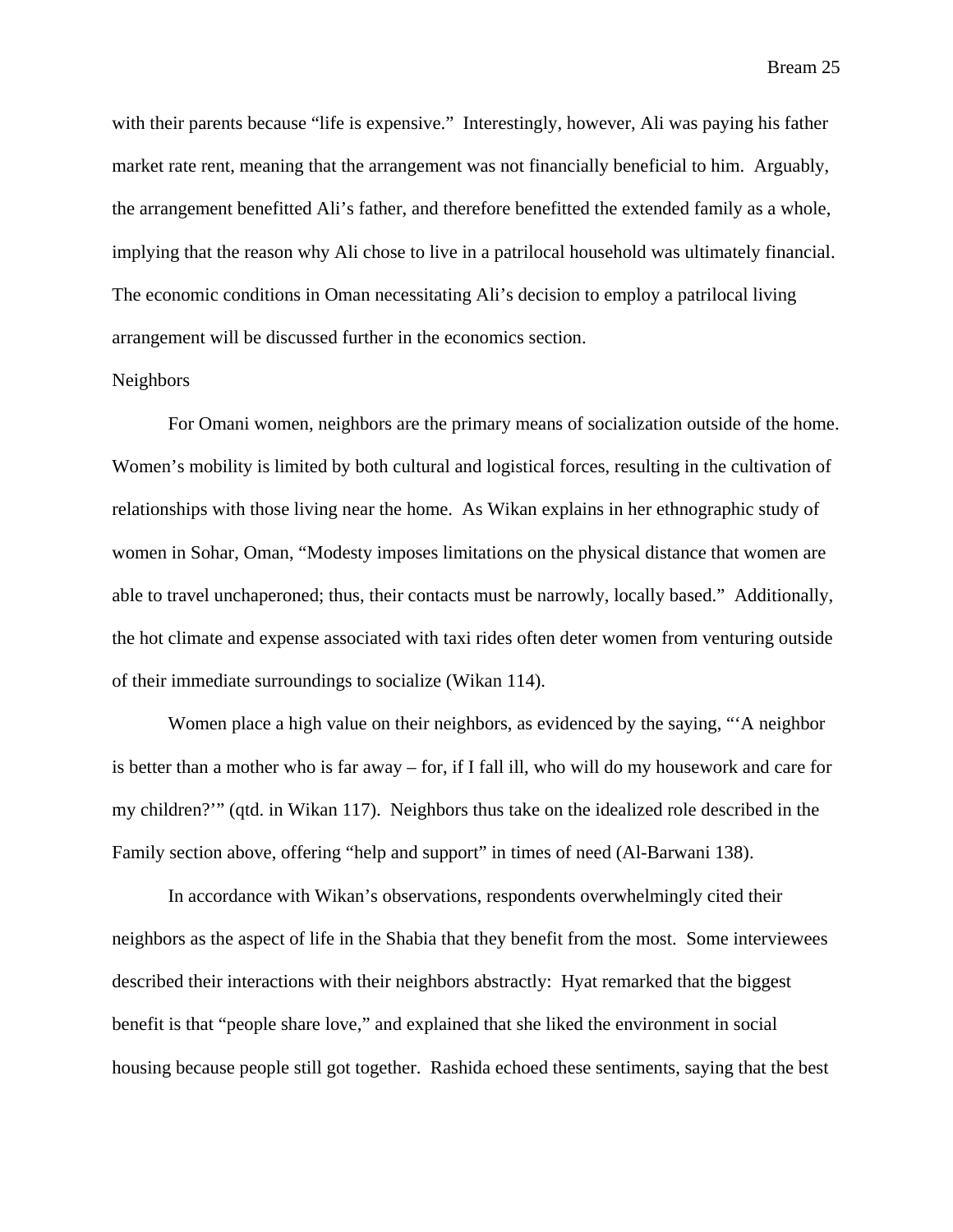thing about the Shabia was the people; they are "friendly" and sometimes "sit and eat together." Mona and Ali went so far as to say that their neighbors were "like family."

 Other respondents described the tangible activities neighbors engaged in. Although she left the Shabia over a decade ago, Aziza's mother wanted to return so that she could be with her friends while her children went to work. Aziza described how the women in her mother's network get together for coffee every morning and sew together every afternoon. When describing a typical day in the household, Iffat's sister emphasized that evenings often included visiting neighbors, especially if someone is sick. Iffat said that she usually visited people about twice a week, depending on the situation, and that neighbors often attended parties together. I attended an engagement party during my stay in the Shabia Al-Khoud, and was struck by the fact that it was neighbors – not family – who were the first to arrive and remained at the party until the groom's family came. Other visitors simply came in to greet the future bride and left, but the neighbors remained throughout the evening. Qassim indicated that similar networks exist among males in the Shabia: he and his friends "chill" together and one writes songs with him. Economic Necessity

 Currently, over 89% of Omani households live in their own homes (Oman: 2006-2007 149). The government, as well as individual households, prioritizes housing needs. As of the





Lawati 67).

Fig. 3 Estimates of Monthly Expenditures in Omani Households in Muscat, adapted from table from Al-Lawati, Sawsan Dawood Mahmood. "A Study of Household Expenditure and Income in Sultanate of Oman." Diss. Sultan Qaboos U, 2002.

monthly income, on housing (see Figure 3) (Al-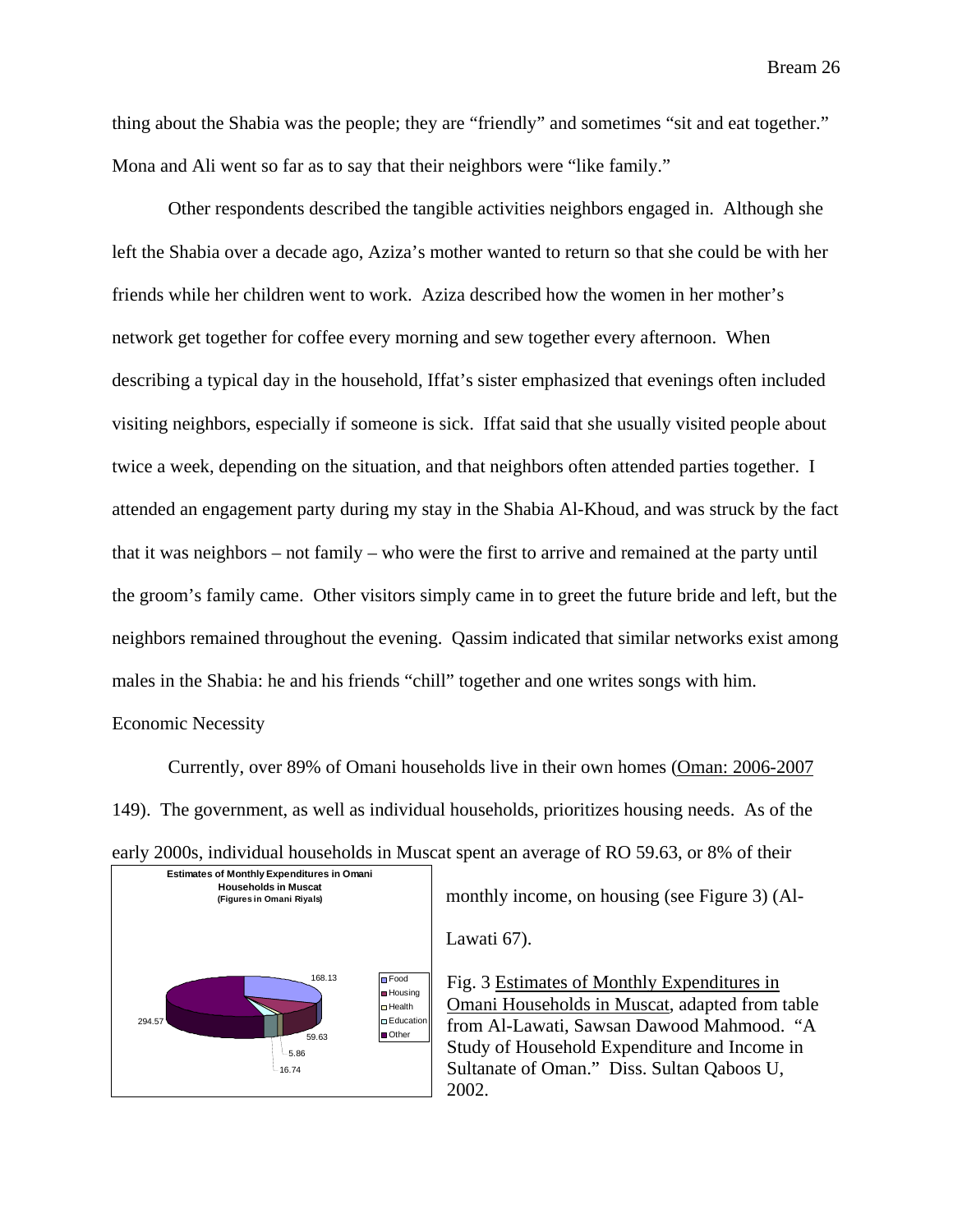Oman has experienced rapid price inflation in recent years. Inflation reached 13.7%, an eighteen-year high, in June 2008 (see Figure 4). Inflation has also affected the costs associated with housing. According to real estate analysts, land prices have increased tenfold since 2005. Al Mazaya Holding Co., a real estate shareholding company, claims that residential land prices rose approximately 400%, from RO 16.3 to RO 81 per square mile, between 2006 and 2008. Rents have similarly soared, particularly in Muscat. In Ruwi, Muscat's business district, monthly rents for one-bedroom apartments are now between RO 250 and RO 300. One year ago, rent was as low as RO 100.



[East/Oman/Price-](http://www.globalpropertyguide.com/Middle-East/Oman/Price-History)

[History](http://www.globalpropertyguide.com/Middle-East/Oman/Price-History)>.

 The dramatic increase in housing costs led the Omani government to enact rental regulations in June 2008. The new law stipulated that landlords could only increase rent every three years by a maximum of 7% of the annual rent listed in the lease contract. Additionally, landlords were prohibited from evicting tenants before the expiration of the agreed lease period – a minimum of four years for residential property ("Real Estate Boom Continues in Oman").

 Individuals who I spoke to were not immune to the skyrocketing cost of living in Oman. They perceived that current economic conditions prevented them from living somewhere else. In many cases they had been given the house after paying only RO 25 per month; to begin paying RO 250 or more a month for housing outside of the Shabia would present an enormous burden on households' budgets.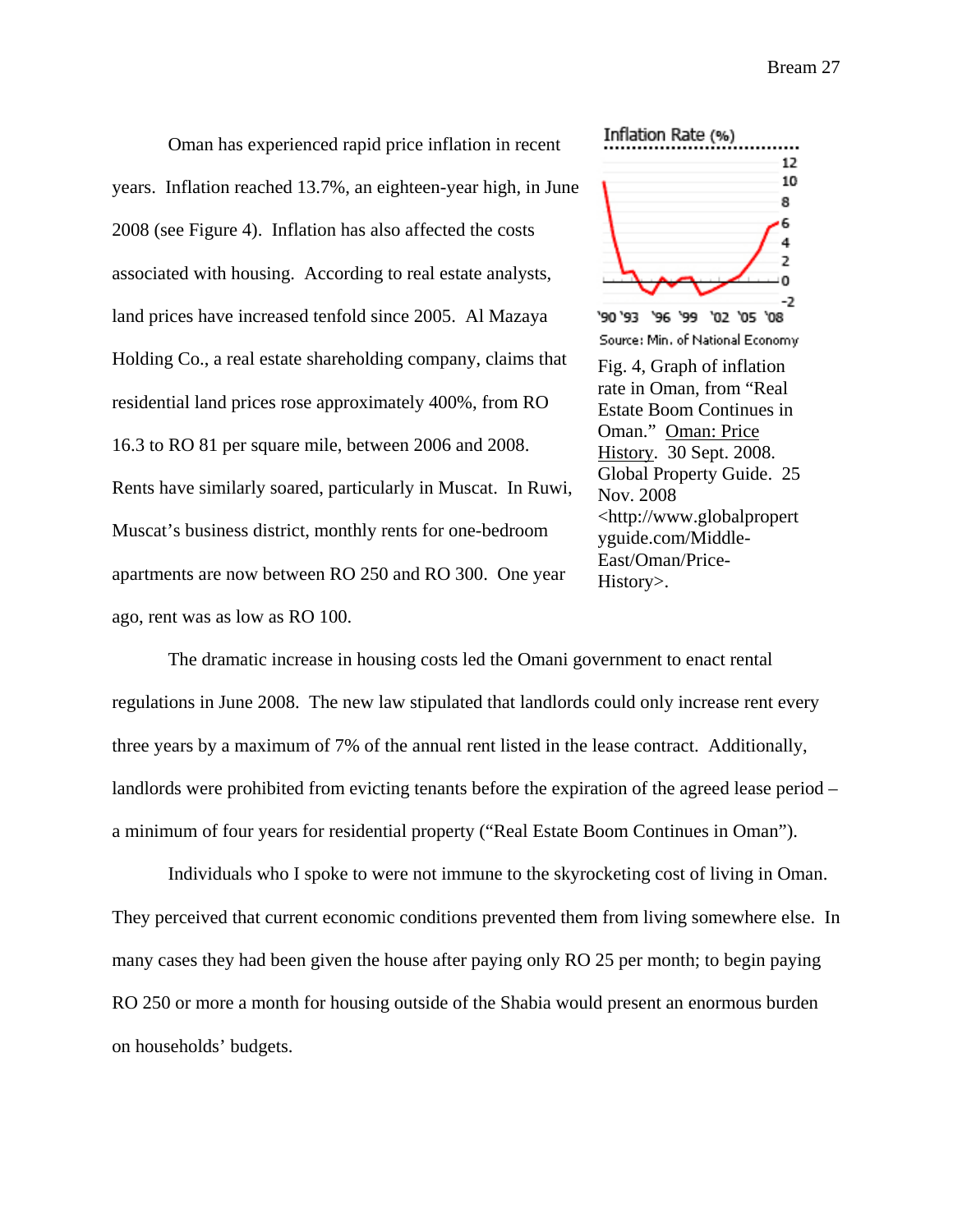Interviewees chose a patrilocal living situation, to remain in the Shabia, or both, in order to cope with the high cost of living in Oman. In addition to participants who claimed that the patrilocal household was the result of economic necessity, both Iffat and Layma emphasized that some people choose to remain in the Shabia because they could not afford to live anywhere else. Iffat explained that economics were the primary reason why people remained in the Shabia; Layma said that residents might not have the money to buy a house somewhere else. These remarks indicate that rapid inflation in Oman has affected social housing residents, as well as their perceptions regarding the ability to afford a house at market rate.

## *Challenges in the Shabia*

 Despite residents' many reasons for remaining in the Shabia, they had numerous complaints about their situation, which were generally involving the spatial composition of the units in the community. When asked what they disliked about their home, Iffat and Hyat responded that they disliked some neighbors because they were noisy. Iffat also mentioned that her sister dislikes their neighbor because he smokes; the houses are so close together that the smoke comes into their home. The houses in the Shabia were also described as "small" and/or "old" in six interviews. Mona said that her home was so small that she would not want her sons to live with her after they married; Sumaya indicated that there is no privacy in the Shabia. Iffat said that "rich people" might not like the Shabia because it is crowded and old, then showed me a wall in her sitting room where, when it rains, water streams down the wall.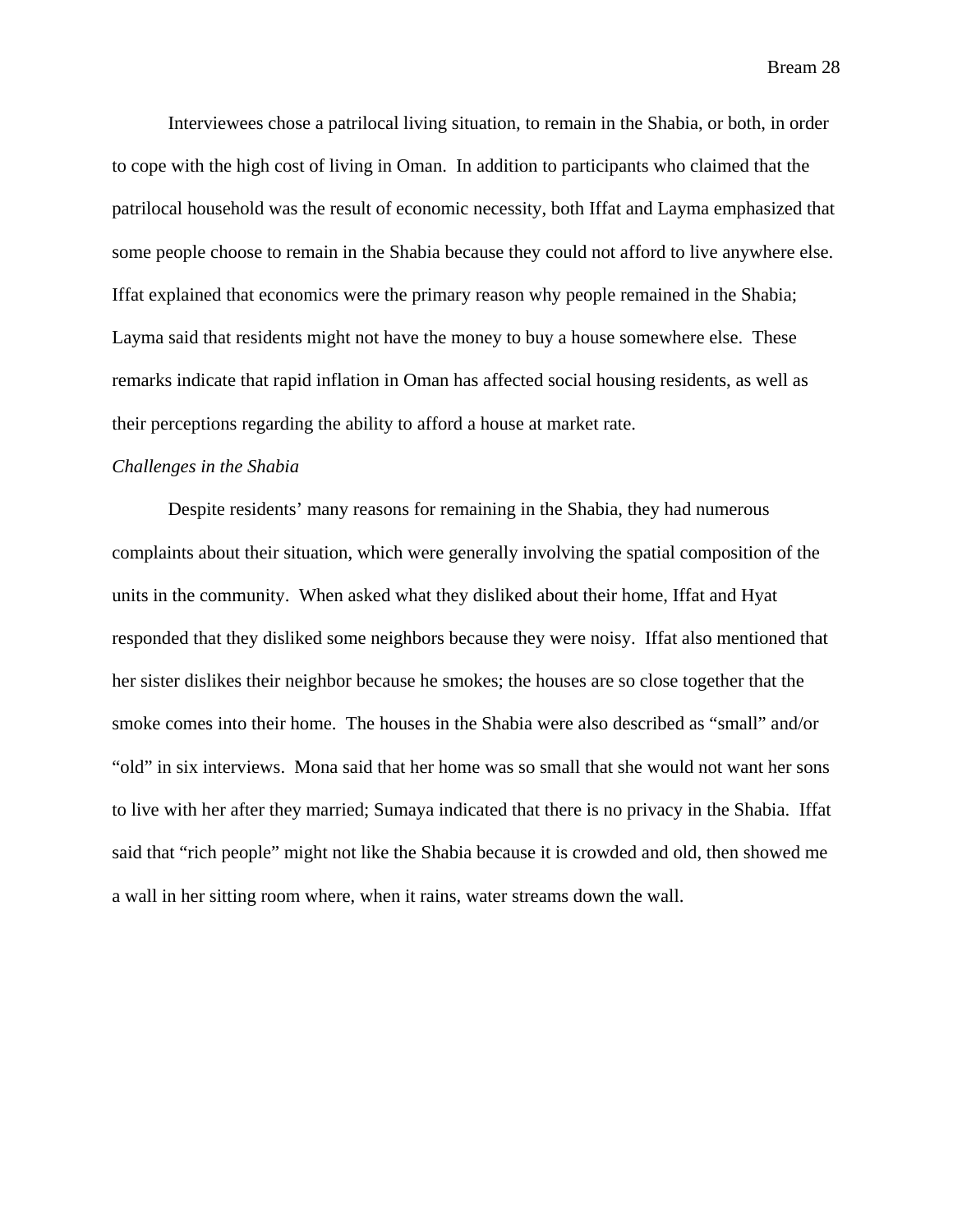These grievances are, fundamentally, the result of the physical makeup of the Shabia.

These complaints are well-founded, as evidenced by the exterior layout represented in Figure 5.



 In the area studied, a rectangle-shaped space composed merely of rocks, dirt, and a single tree formed the centerpiece of the neighborhood. On two adjacent sides of the rectangle, there were four adjacent units. The other two sides included two adjacent units each, separated by the only street leading to the next part of the neighborhood. The following images depict the street leading to the next section of the community (Image 1) and a segment of the neighborhood layout, including the empty space and street (Image 2).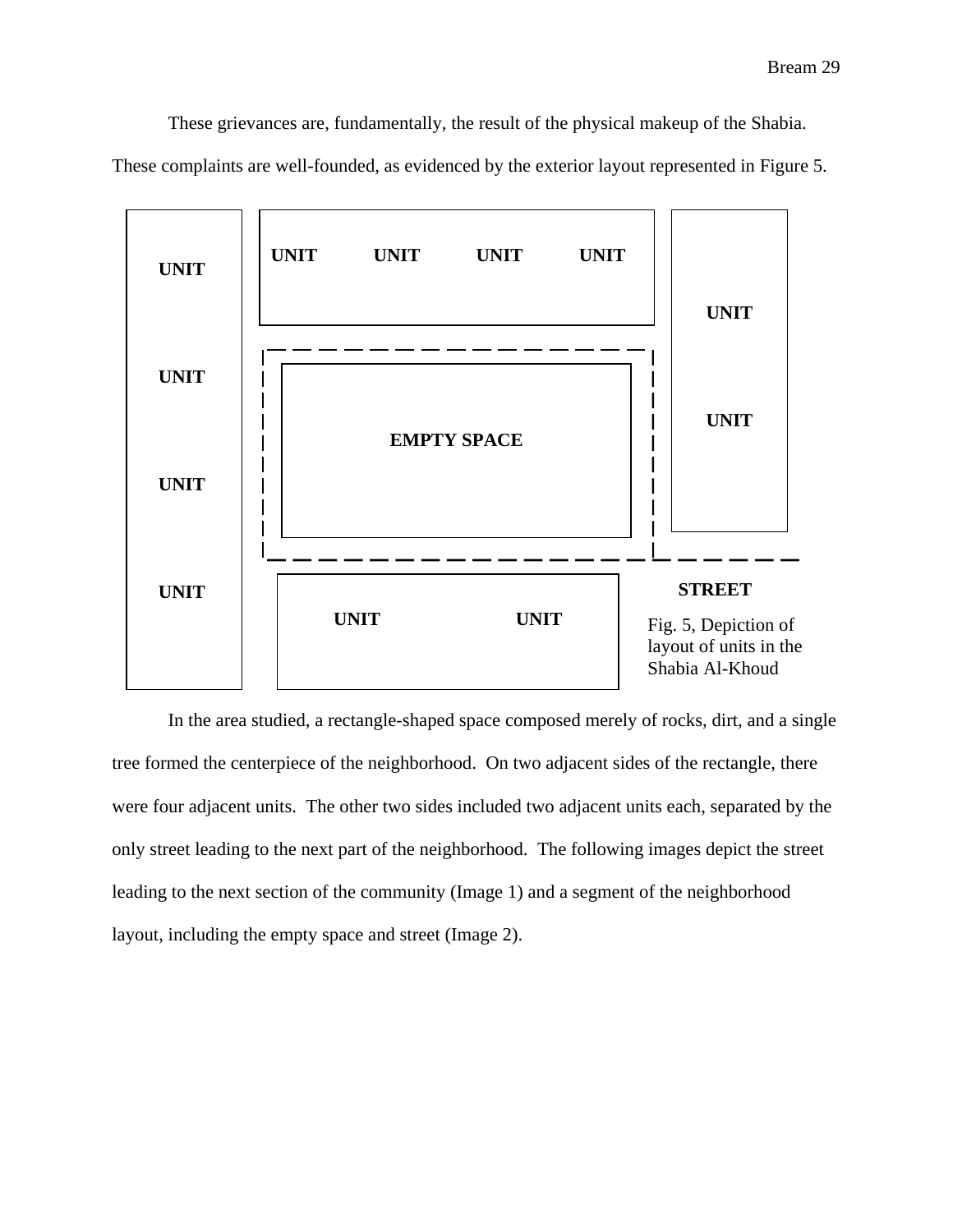



 The units often share a wall (Image 3), and are sometimes distinguishable as separate dwellings only by their gates (Image 4). This spatial organization of the houses in the Shabia results in residents living in extremely close quarters. Consequently, residents describe their community as "crowded," "small," or "noisy."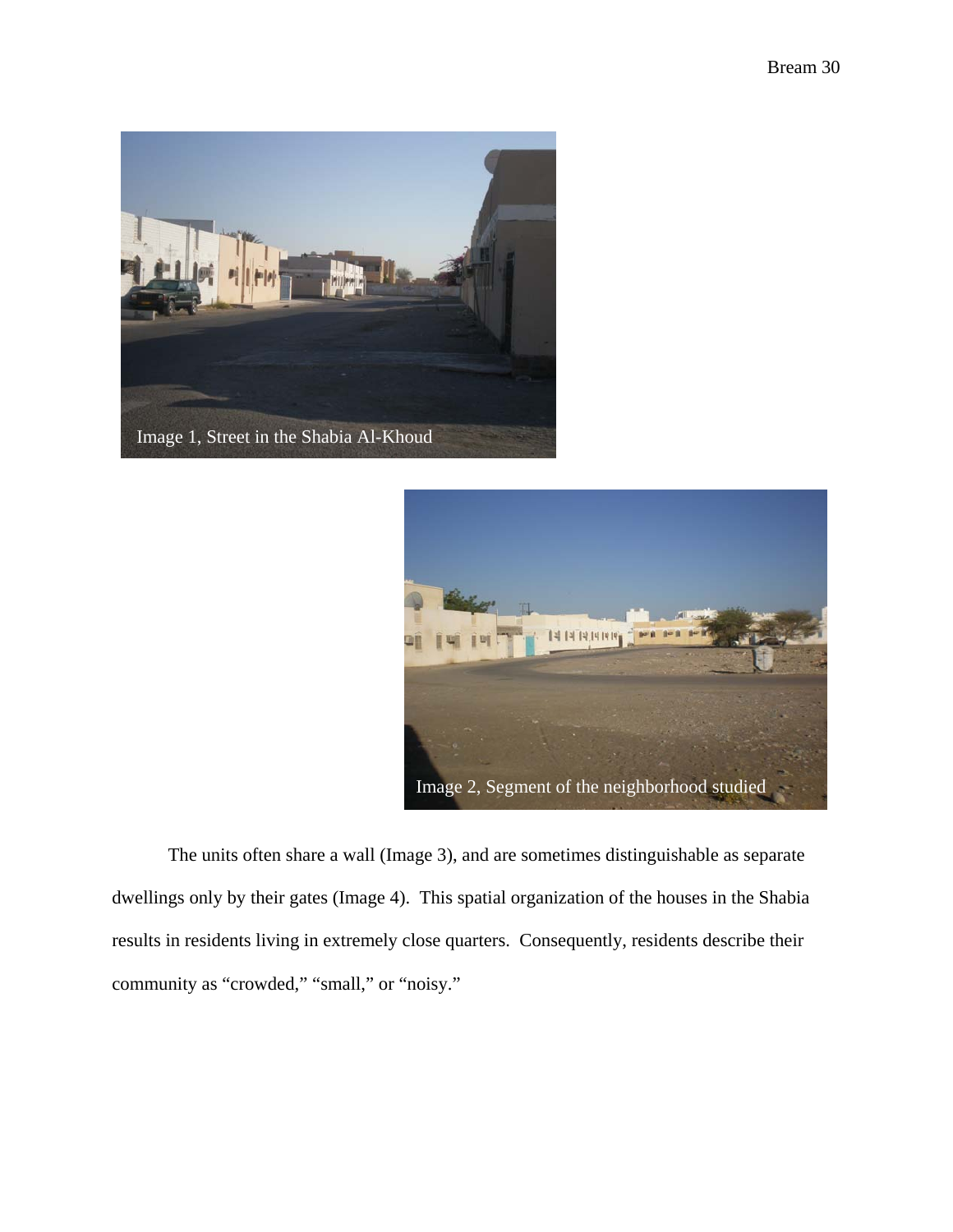



 Maintenance issues are similarly widespread. Because the houses were built in 1985, they are now beginning to deteriorate. During my visits to over a dozen homes, I noticed window screens with holes, peeling paint, and chips in the concrete walls. The outsides of homes were no different. As shown with the arrows in Image 5, paint is peeling on the exterior of houses as well. This particular home was missing an air conditioning unit and had rebuilt a portion of the cinderblock wall near the front gate.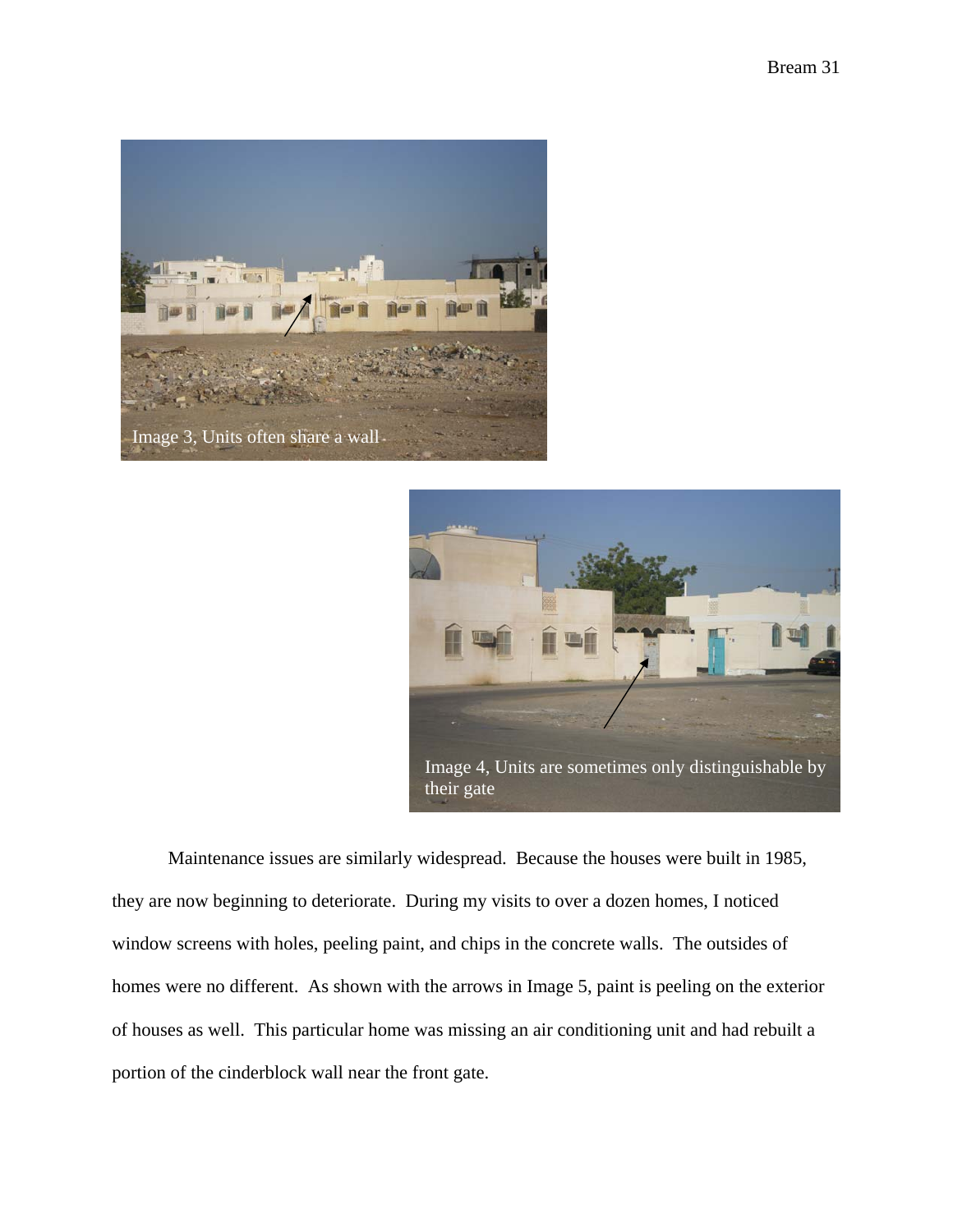

 As a result of crowded conditions and maintenance issues, shabia residents express some dissatisfaction with their living situation. However, many interviewees developed strategies to eliminate the problems they experienced while, in all but one case, remaining in the Shabia. These strategies usually involved modifying the existing residence or, for two participants, building a new home in the Shabia Al-Khoud.

 Aziza and Sumaya described how their parents renovated existing homes in the Shabia in order to make them newer and bigger. When Aziza's parents made the decision to return to the Shabia Al-Khoud two years ago, Aziza and her sister did not want to come back to their old home, which Aziza described as "small and old." They instead renovated a house only doors away from their previous home, thereby allowing them to retain their network while addressing the problems they experienced during their previous time in the Shabia. Sumaya's father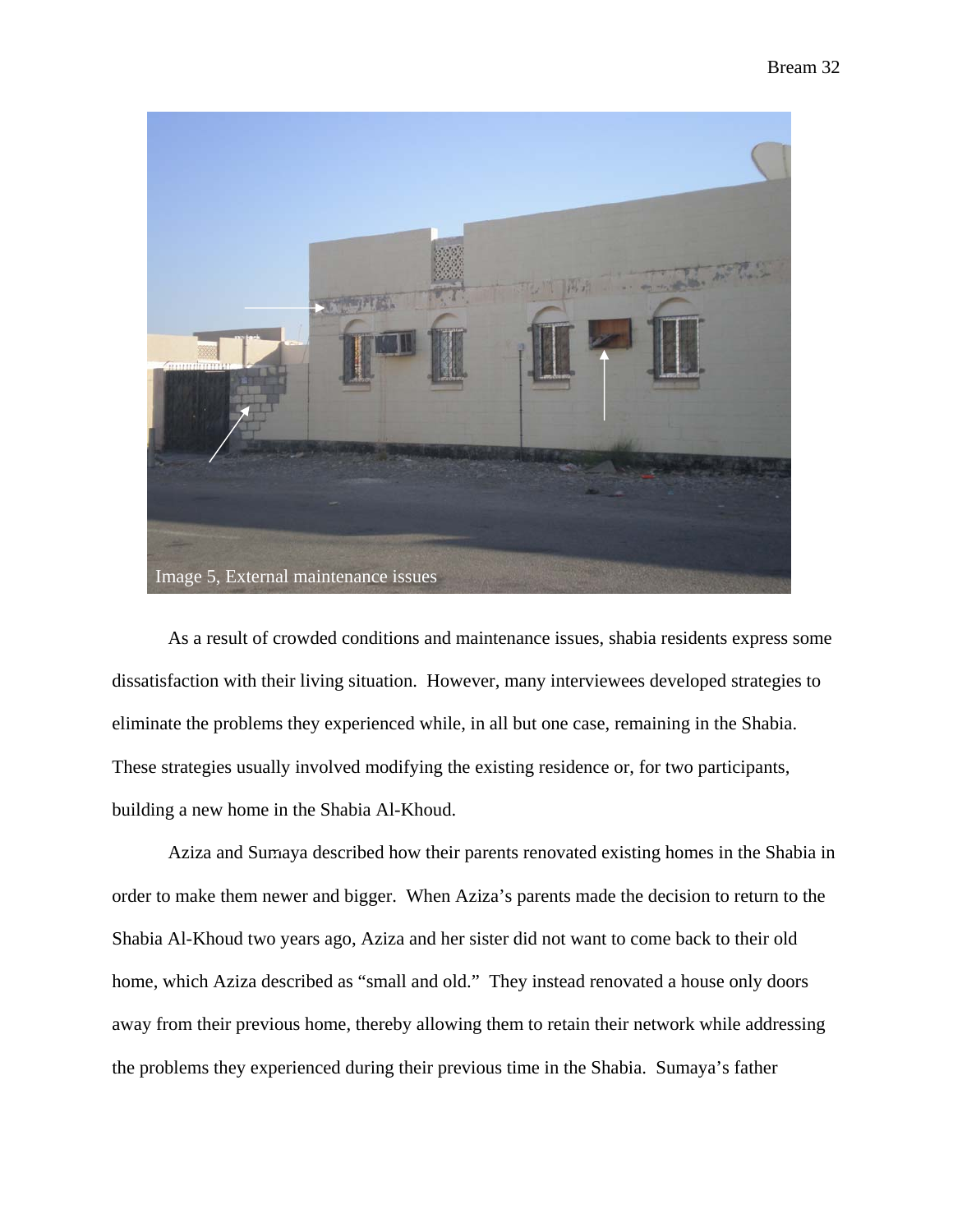similarly built another sitting room and two additional bedrooms in 2001. Hyat's parents are currently building an addition to their home with a kitchen and another room in order to combat



the cramped quarters in their home (Image 6). Ali and Iffat's parents forewent renovations and instead chose to build completely new homes using land only doors away from their current residence. When I asked Iffat why her parents were building another home, she explained that she and her

siblings want a "special house" and a "nice house;" their mother had always "dreamed" of living in another home as well.

 Interestingly, even the one interviewee I spoke to who hoped to move out of the Shabia was planning to retain her home there. Layma and her household were planning to build another home in Mabella using land that the Omani government provided to widows. Instead of selling their home in the Shabia Al-Khoud, the household was planning to simply rent their home in the Shabia for RO 250 a month – market rate.

 Hence, despite widespread complaints affecting the quality of life in the Shabia, people I spoke to wanted to remain in their homes there. Even in the hypothetical, residents do not want to leave. I gave Mona the following scenario: if she were to come upon a great sum of money, would she move out of her current home? The answer was telling; she said that even if she had the money to do so, she would not buy another home. She would only use the money to make her current residence "bigger and nicer." Shabia Al-Khoud residents are so connected to their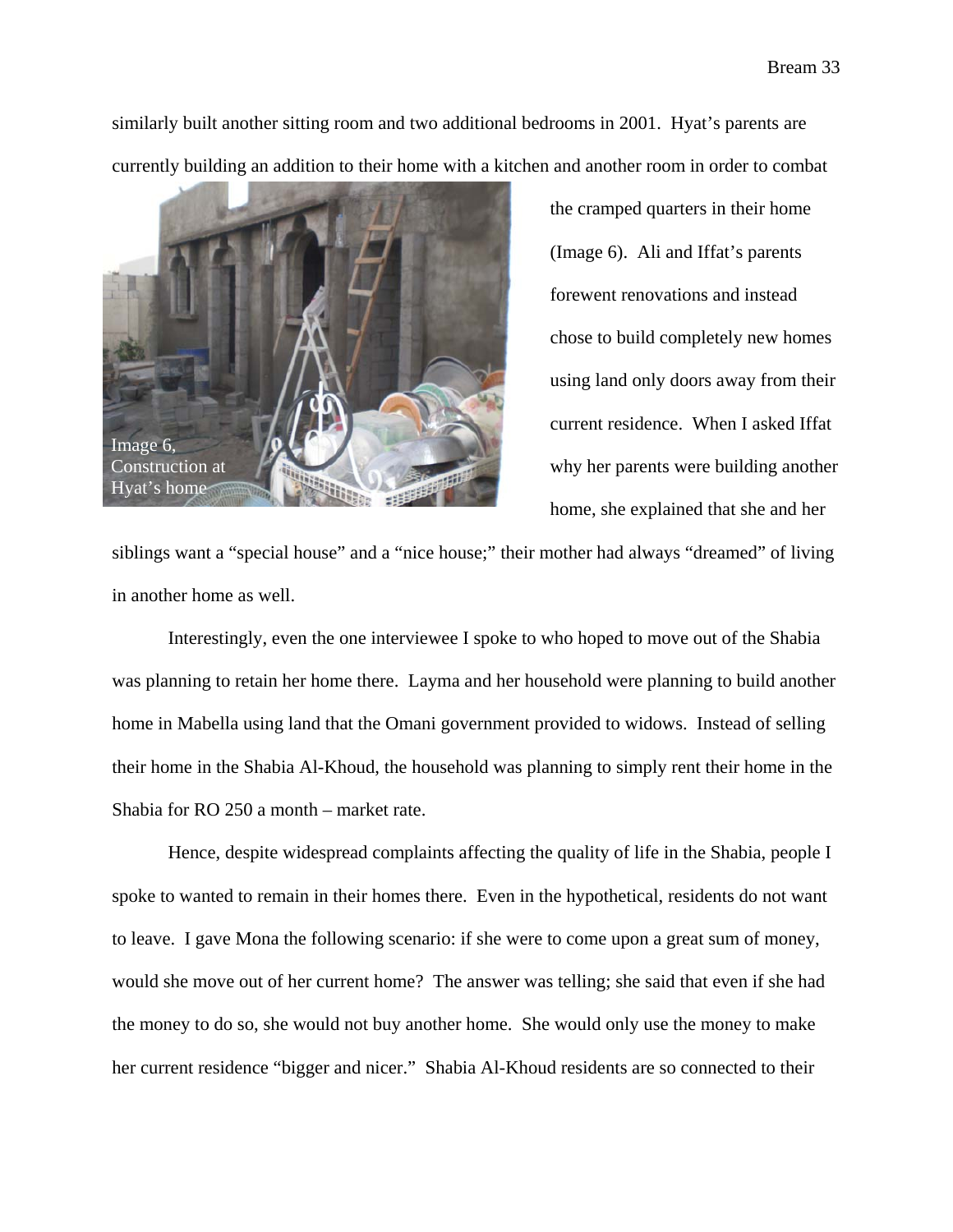community, for the reasons discussed previously, that they are willing to strategize in order to ensure that they comfortably remain in the Shabia. The benefits to living in the Shabia therefore trump both the stigma attached to the area as well as any grievances with the neighborhood.

## Conclusions

 Participants were acutely aware of others' perceptions of the Shabia, and accepted outsiders' misconceptions without taking offense. Although other Omanis may consider social housing residents to be "poor," references to interviewees' financial status were conspicuously absent. Respondents' economic situation was, thus, not an important part of their identities.

 Interviewees initially moved to the Shabia for three major reasons: they were given the house by the Omani government because their previous home was taken, their family lived in the Shabia, and economic necessity. Residents remained in the Shabia Al-Khoud primarily due to familial obligations, their relationship with their neighbors, and their financial situation.

 In light of Oman's social housing policy and current housing situation, it is likely that a majority of respondents indeed came to, and stay in, the Shabia for economic reasons. However, this was only one reason of many. Throughout my time in the Shabia Al-Khoud, I saw residents utilizing the assets in their community despite outsiders' misconceptions, aware of its strengths and willing to work to ensure that they can continue to live in the community.

 Hence, my initial hypothesis was only partially verified. I had expected that most households would have come to, and stayed in, the Shabia because it was financially necessary. On the contrary, economics did not play a major role in residents' housing decisions, nor was it a pivotal part of their identities. Arguably, interviewees may have felt uncomfortable reporting their financial situation, however, residents' strategies for addressing the challenges associated with living in the Shabia prove that they valued the Shabia for its community, not only its cost.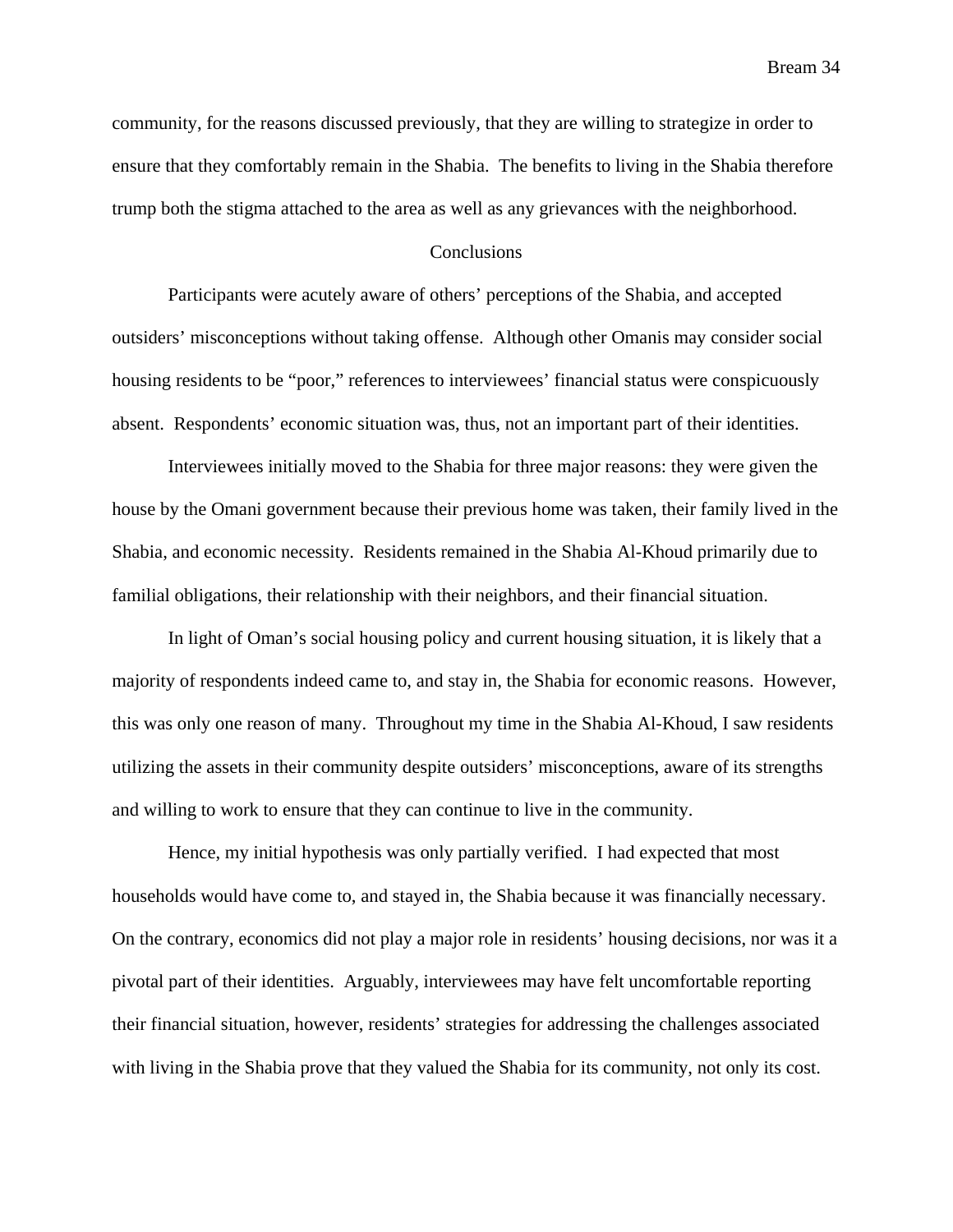These conclusions may not be representative of all residents in the Shabia, though. Because all individuals interviewed were English-speakers, respondents were likely better educated than most other residents in the Shabia. Hence, their situation – financial, familial, and otherwise – is probably not indicative of all shabia residents. Due to cultural norms, I had limited access to men, possibly skewing my results as well. Additionally, most respondents were young and, therefore, their views cannot be considered representative of those of their parents'. They sometimes were not aware of the circumstances necessitating their nuclear family's move into the Shabia as well. While their parents' presence in the room during interviews may have allowed them to answer questions such as this, it could have also caused them to censor their answers, particularly relating to what they disliked about the Shabia.

 This research was limited in scope, utilizing only one primary contact to network with participants. Only a small segment of the Shabia Al-Khoud was studied and, while I was living with a family in the neighborhood, due to time constraints I did not become a trusted community member.

 Future research should be conducted in Arabic in order to reach a broader variety of respondents and achieve a more holistic view of life in the Shabia. Researchers should venture to utilize a cross-sectional methodology, with all age groups and genders represented. Further, this study can be replicated in different areas of the Shabia Al-Khoud, as well as in other social housing complexes throughout Oman.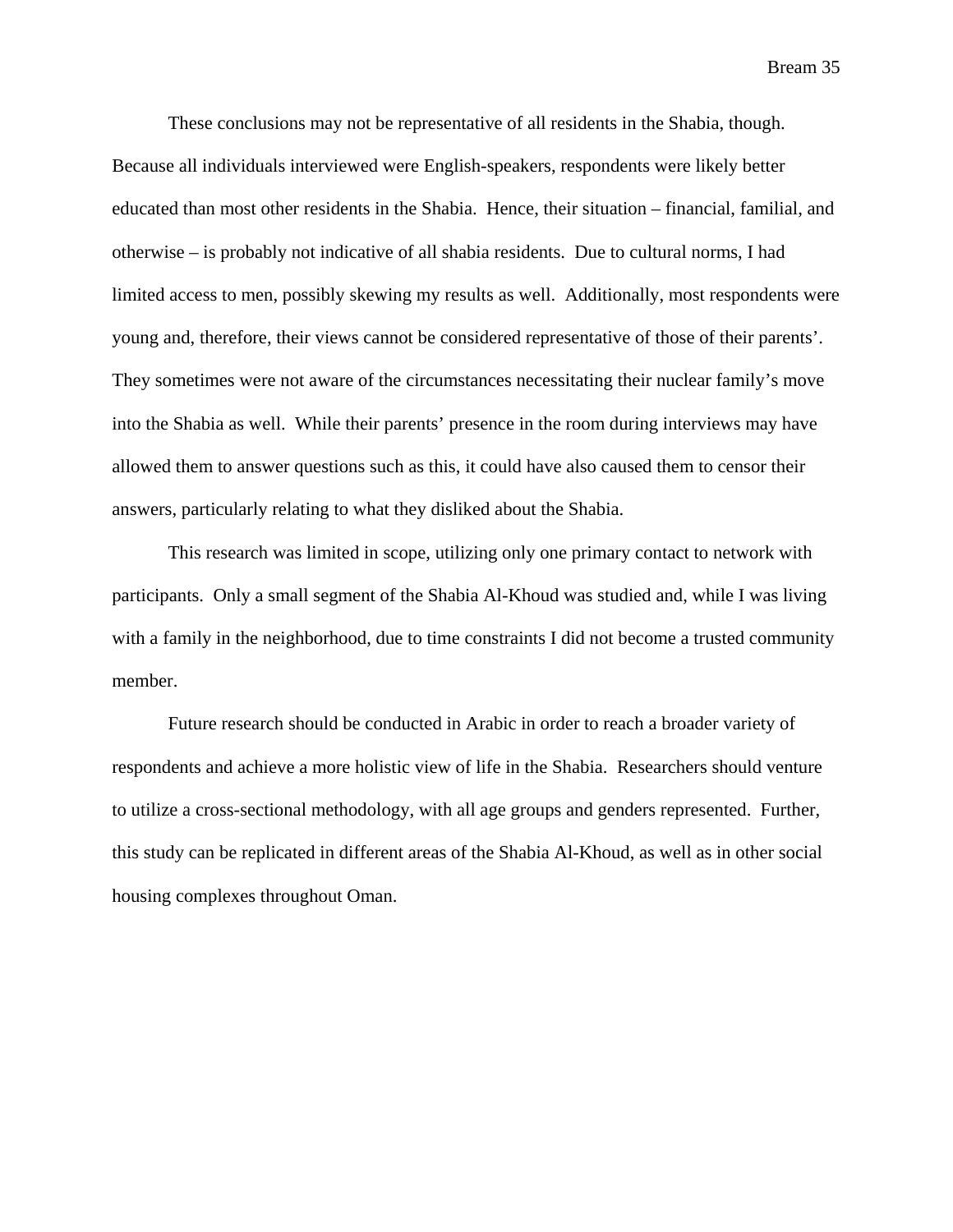#### Works Cited

"Achievements." The Omani Charitable Organization. The Omani Charitable Organization. 25 Nov. 2008 [<http://www.oco.org.om/Achievements.asp>](http://www.oco.org.om/Achievements.asp).

Al-Barwani, Thuwayba A. and Tayfour S. Albeely. "The Omani Family: Strengths and Challenges." Marriage and Family Review 41.1/2 (2007): 119-42. Haworth Press 4. Haworth Press. Northwestern U Library. 13 Oct. 2008 <http://www.haworthpress.com.turing.library.northwestern.edu >.

- Al-Lawati, Sawsan Dawood Mahmood. "A Study of Household Expenditure and Income in Sultanate of Oman." Diss. Sultan Qaboos U, 2002.
- Al-Saqlawi, Said Muhammad. "National Development Planning in Oman: Affects of Housing Strategies." Diss. U of Liverpool, 1992.
- Álvarez-Rivadulla, María José. "Golden Ghettoes: Gated Communities and Class Residential Segregation in Montevideo, Uruguay." Environment and Planning A 39 (2007): 47-63. Pion. Northwestern U Library. 18 Oct. 2008

<http://www.envplan.com.turing.library.northwestern.edu>.

- "Environment and Services, Part 2." Oman: 2007-2008. Ministry of Information. 25 Nov. 2008 <<http://www.omanet.om/english/oman2008/main.asp>>.
- Fakhro, Munira Ahmed. "The changing role of women in the Gulf region." The Gulf: Challenges of the Future. Abu Dhabi, United Arab Emirates: The Emirates Center for Strategic Studies and Research, 2005. 391-422.
- Islam, Muhammad Q. "Fiscal Policy and Social Welfare in Selected MENA Countries." Earnings Inequality, Unemployment, and Poverty in the Middle East and North Africa.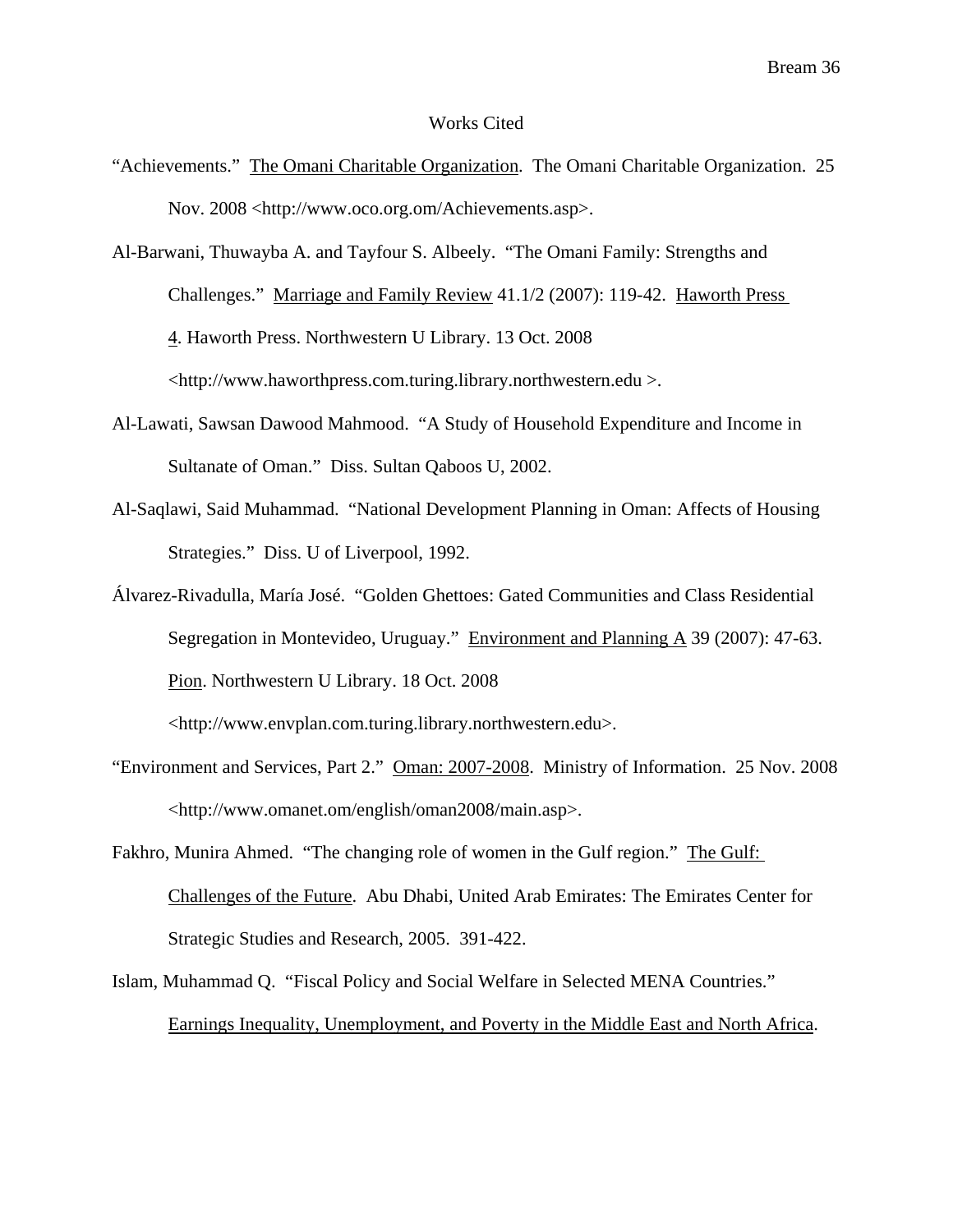Eds. Wassim Shahin and Ghassan Dibeh. Westport, CT: Greenwood Press, 2000. 95- 110.

- Kretzmann, John. Lecture, Introduction to Community Development. School of Education and Social Policy, Northwestern University. Evanston, IL. 4 Feb. 2008.
- Kretzmann, John and John McKnight. Introduction. A Guide to Capacity Inventories: Mobilizing the Community Skills of Local Residents. SESP 202-0 Course pack. Introduction to Community Development. School of Education and Social Policy, Northwestern University. Prof. John Kretzmann, Winter 2008.
- McCann, Lisa M. "Patrilocal Co-Residential Units (PCUs) in Al-Barha: Dual Household Structure in a Provincial Town in Jordan." Journal of Comparative Family Studies 28.2 (Summer 1997): 113-36. Academic OneFile. Gale. Northwestern U Library. 30 Sept. 2008 <http://find.galegroup.com.turing.library.northwestern.edu>.
- "Real Estate Boom Continues in Oman." Oman: Price History. 30 Sept. 2008. Global Property Guide. 25 Nov. 2008 <[http://www.globalpropertyguide.com/Middle-East/Oman/Price-](http://www.globalpropertyguide.com/Middle-East/Oman/Price-History)  [History](http://www.globalpropertyguide.com/Middle-East/Oman/Price-History)>.
- Stevenson, Thomas B. "Migration, Family, and Household in Highland Yemen: The Impact of Socio-Economic and Political Change and Cultural Ideals on Domestic Organization." Journal of Comparative Family Studies 28.2 (Summer 1997): 14-54. Academic OneFile. Gale. Northwestern U Library. 30 Sept. 2008 <http://find.galegroup.com.turing.library.northwestern.edu>.
- Sultanate of Oman. Ministry of Information. Oman: 2005-2006. Muscat, Sultanate of Oman: 2005.
- - -. Oman: 2006-2007. Muscat, Sultanate of Oman: 2006.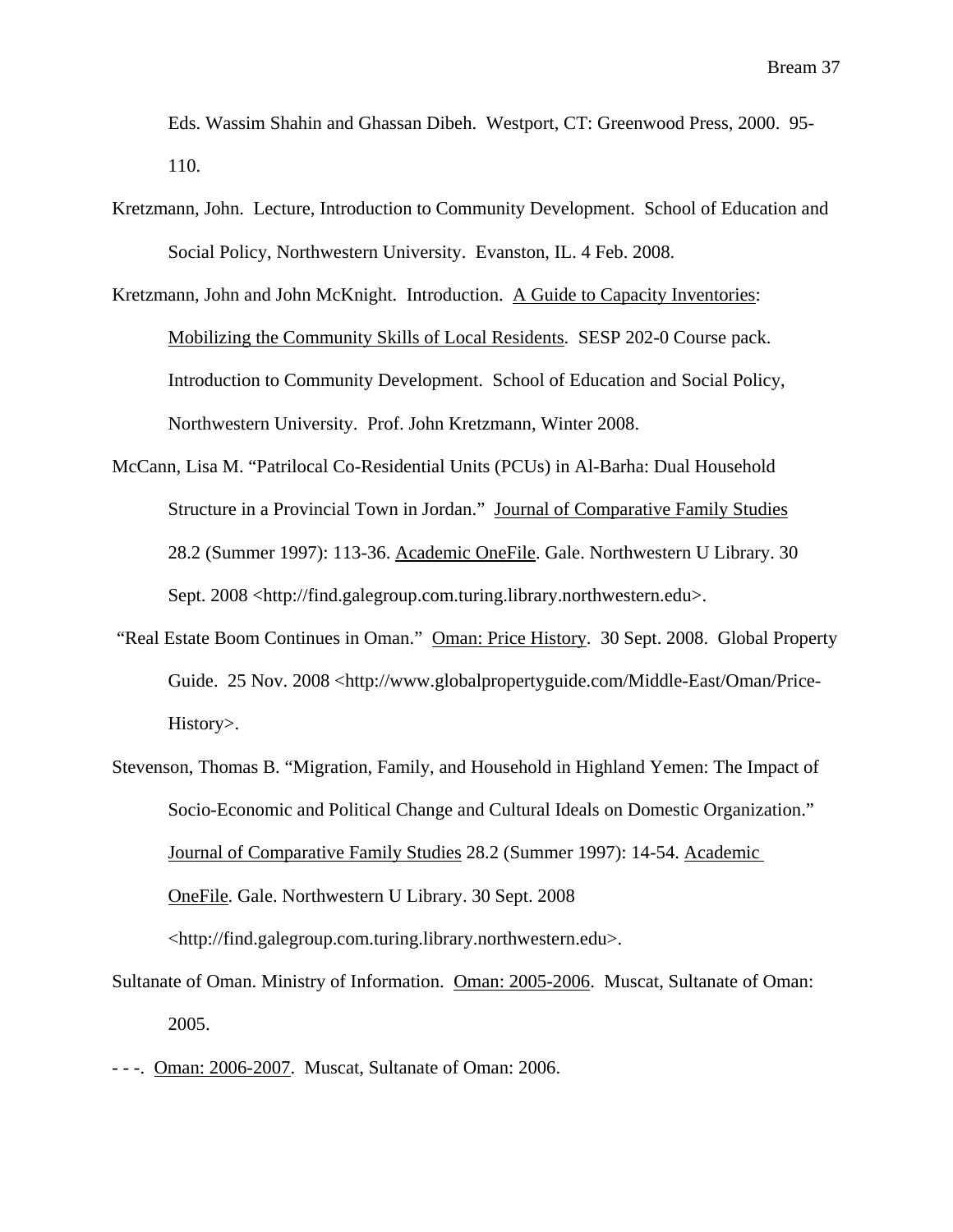- - -. Oman: Human Development Report 2003. Muscat, Sultanate of Oman: 2003.

Wikan, Unni. "Women's World." Behind the Veil in Arabic: Women in Oman. Chicago: U of Chicago Press, 1982. 109-140.

Zetter, Roger and Flavio A.M. DeSouza. "Understanding Processes of Informal Housing: Appropriate Methodological Tools for a Sensitive Research Area." International Planning Studies 5.2 (2000): 149-64. EBSCO Host Academic Search Premier 3. EBSCO. Northwestern U Library. 18 Oct. 2008 <http://web.ebscohost.com.turing.library.northwestern.edu>.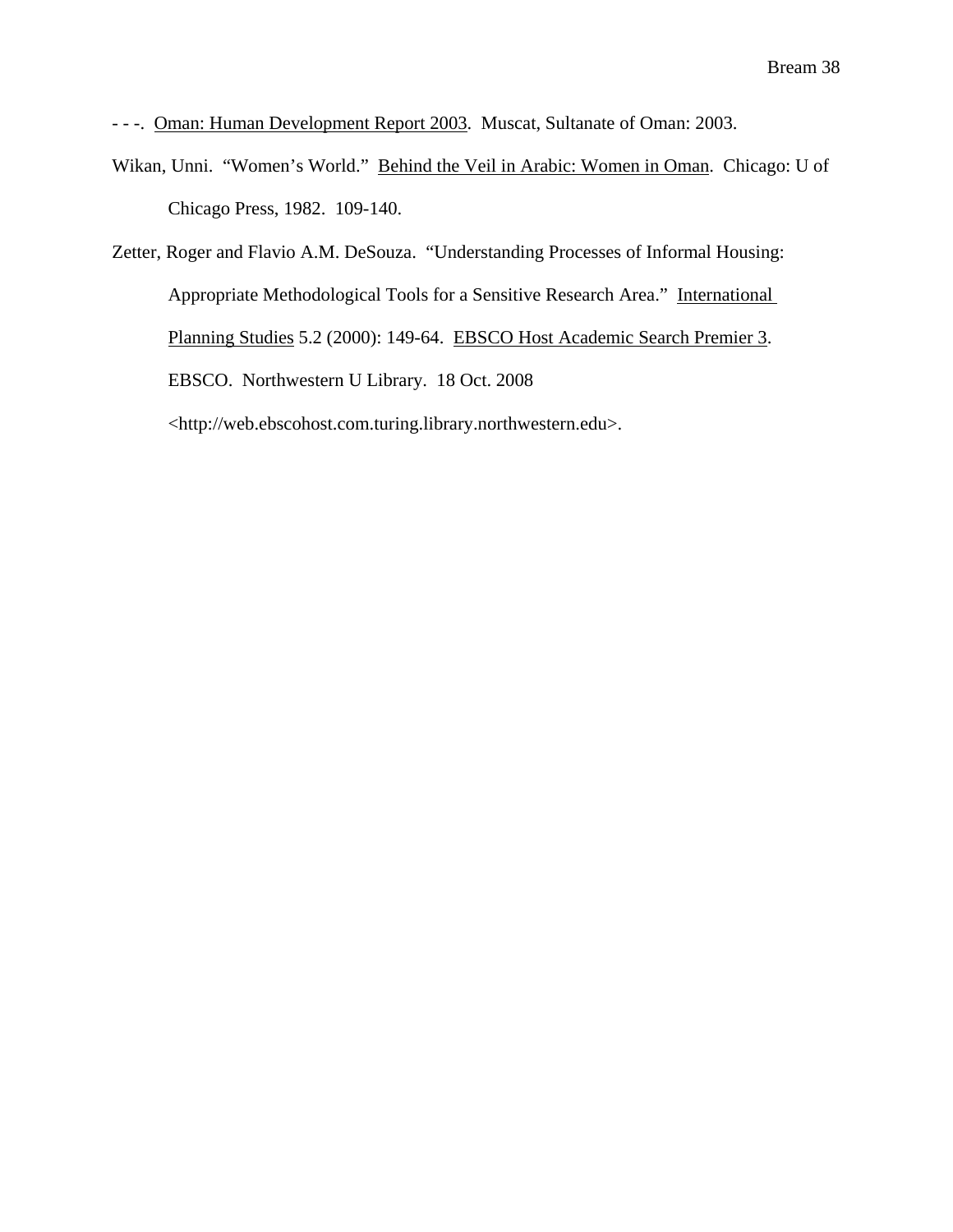# Appendix

## *English-Speaking Resident Interview Protocol*

Please answer the following questions honestly. There are no wrong answers. I'm interested in your personal experiences and beliefs. Remember that you can refuse to answer any question, withdraw from the survey or interview at any time, and may rescind any or all responses during or after the interview by contacting me.

- 1. Is there a pseudonym you'd like me to use?
- 2. What is your address?
- 3. What is your phone number?
- 4. What is your marital status?
- 5. How old are you?
- 6. If applicable: how many dependents do you have? What are their names and ages, and what is their relationship to you?
- 7. Are you: widowed, disabled, veteran, orphan, elderly, divorced, or a member of the family of a prisoner?
- 8. Tell me about the people who live in your home with you. (Who currently sleeps in your home? Who owns the home?) What are your neighbor's families' like?
- 9. Tell me about a typical day in your life. (Make sure schooling or work is addressed and get appropriate details)
- 10. I'm studying married children who live with their parents in the Shabia. Tell me why this happens, how often it happens, and if you have any observations about families with this set up. Are you friends with any families living in this situation?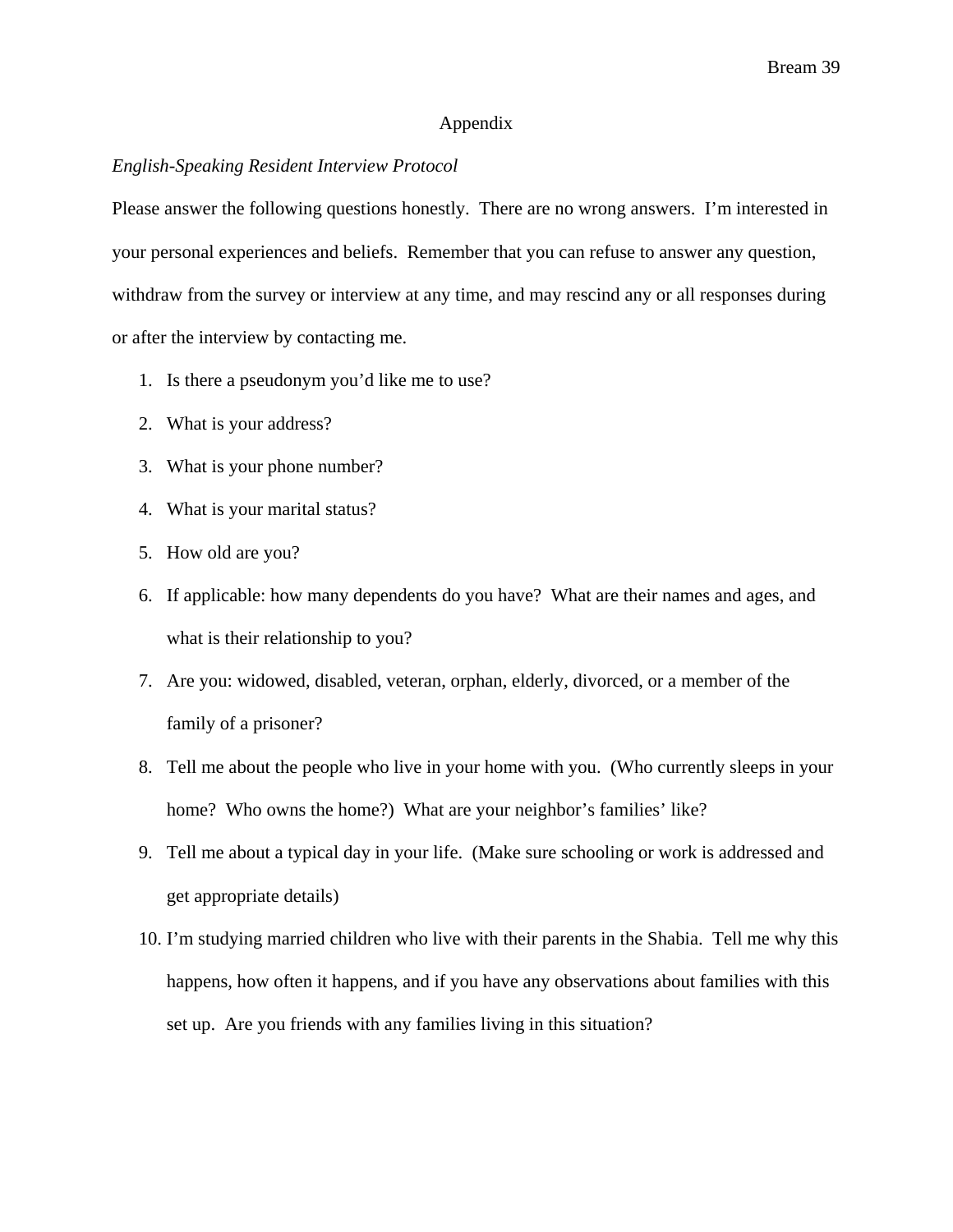- 11. Now I'd like to ask you some questions about your own experiences in this community. When and why did you or your family choose to move here? What process did you go though to get this house?
- 12. Where do you see yourself in ten years? (Make sure housing information is included)
- 13. What are the biggest benefits to living in this house? What are the biggest benefits to living in this community?
- 14. What are the biggest challenges to living in this house? What are the biggest benefits to living in this community?
- 15. What do you dislike about this house/community?
- 16. What do you like about this house/community?
- 17. How long do you plan to live at this residence?
- 18. Would you like to move? Why or why not? If unmarried, where do you plan to live after you get married?
- 19. How do you feel about living in the Shabia? How do your neighbors feel about living in the Shabia?
- 20. How do you think outsiders feel about the Shabia? How do you feel about their opinions?

### *Arabic-Speaking Resident Survey Translation*

Please answer the following questions honestly. There are no wrong answers. The researcher is interested in your experiences and beliefs. The researcher will pick up the survey from your home on Saturday, November 22. Contact Allison Bream at 98148534 with any questions.

- 1. Marital status: Single, married, widowed, divorced
- 2. Age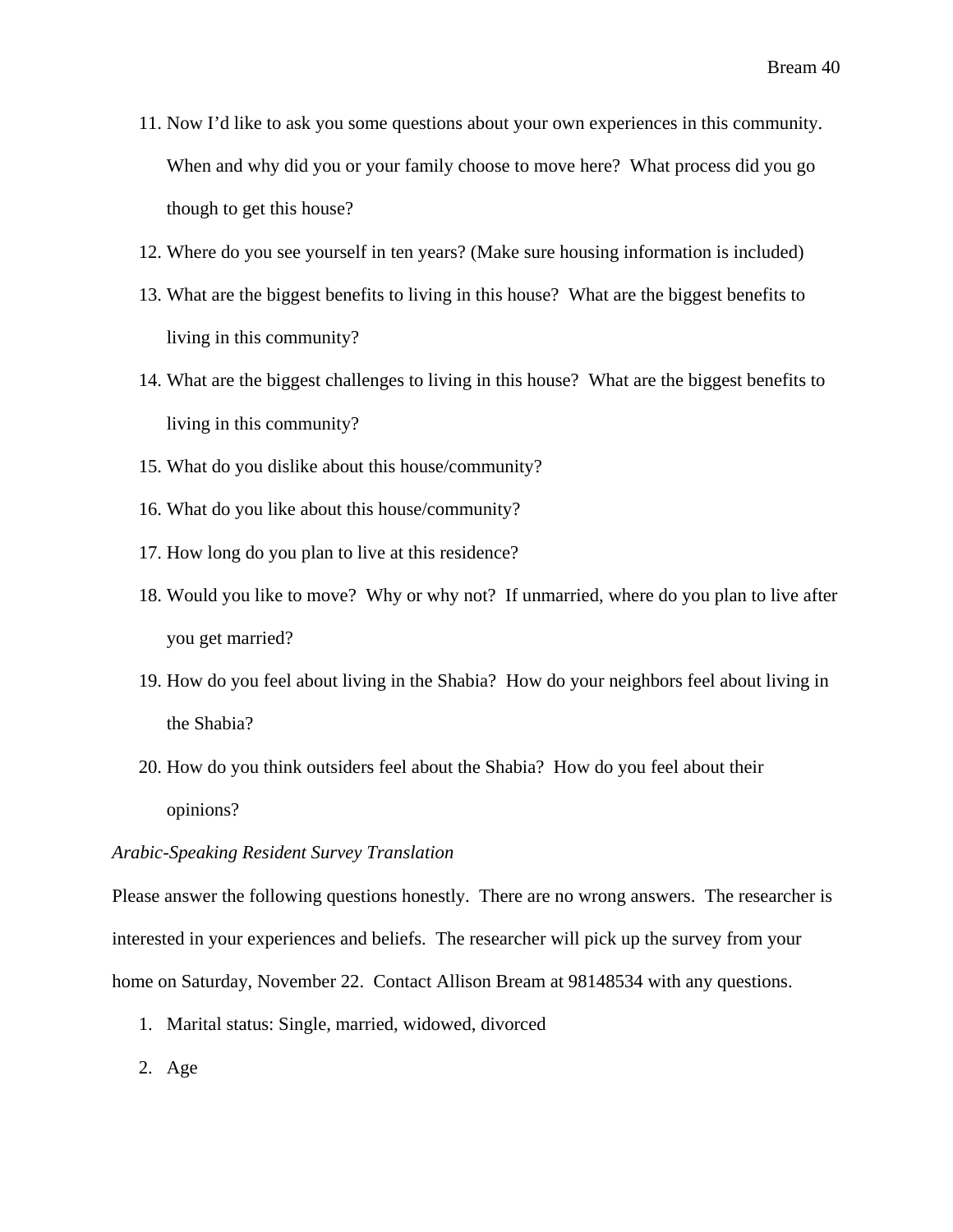- 3. How many dependents do you have? Please list their name, age, and relation to you.
- 4. Please circle if: widowed, disabled, veteran, orphan, elderly, divorced, family of prisoner
- 5. What is your monthly income?
- 6. What is your monthly household income?
- 7. What are the sources of your monthly income?
- 8. What are the sources of your monthly household income?
- 9. What are your monthly expenditures?
- 10. What are your monthly household expenditures?
- 11. How much do you contribute to the monthly household expenditures?
- 12. Which members of the household contribute to the monthly household income?
- 13. Are you currently employed? If so, where?
- 14. How long have you been employed there?
- 15. What is your monthly wage?
- 16. How many bedrooms are in your home?
- 17. How many people currently sleep in your home? Please list their name, age, and relation to you.
- 18. Why did you choose to move into this residence?
- 19. How long have you lived at this residence?
- 20. How long do you plan to live at this residence?
- 21. Would you like to move? Why or why not?
- 22. What social services are you receiving?
- 23. What charities do you receive aid from?
- 24. What charities or social services do you need aid from but are not receiving, if any?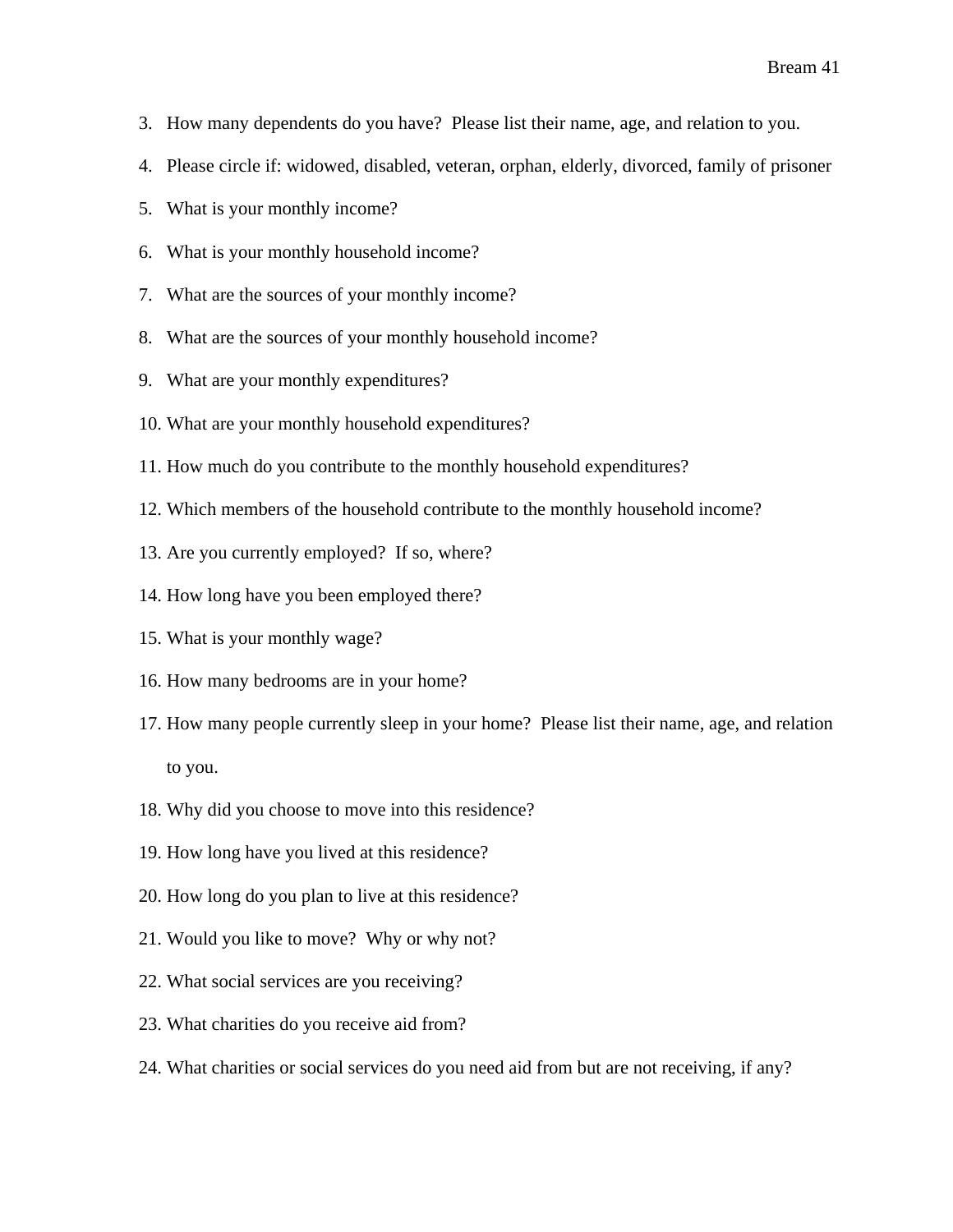Rate the following statements with strongly agree, agree, neutral, disagree, strongly disagree:

- 25. I like where I live
- 26. I feel content with my home
- 27. I want to live somewhere else
- 28. If my extended family did not live here, I would not live here
- 29. Even if I could afford to move, I would not because my extended family lives here
- 30. Other people look down on me because I live in government housing
- 31. Other people do not realize that I live in government housing
- 32. Other people do not care that I live in government housing
- 33. Other people think that I am lazy
- 34. Other people think that I am uneducated
- 35. Other people think that I am lucky
- 36. I could live somewhere else if I wanted to
- 37. I: a. own this home, b. am paying off this home, c. neither
- 38. If a.: How did you come to own this home?
- 39. If a.: How much did you pay in total for this home?
- 40. If a.: Do you think you could afford to own a home at market rate?
- 41. If a.: Would you want to own a home at market rate if you could afford it?
- 42. If a.: Would you want to own a home at market rate if your extended family lived in a home at market rate?
- 43. If b.: How much do you pay per month for this home?
- 44. If b.: Do you think you could afford to rent a home at market rate?